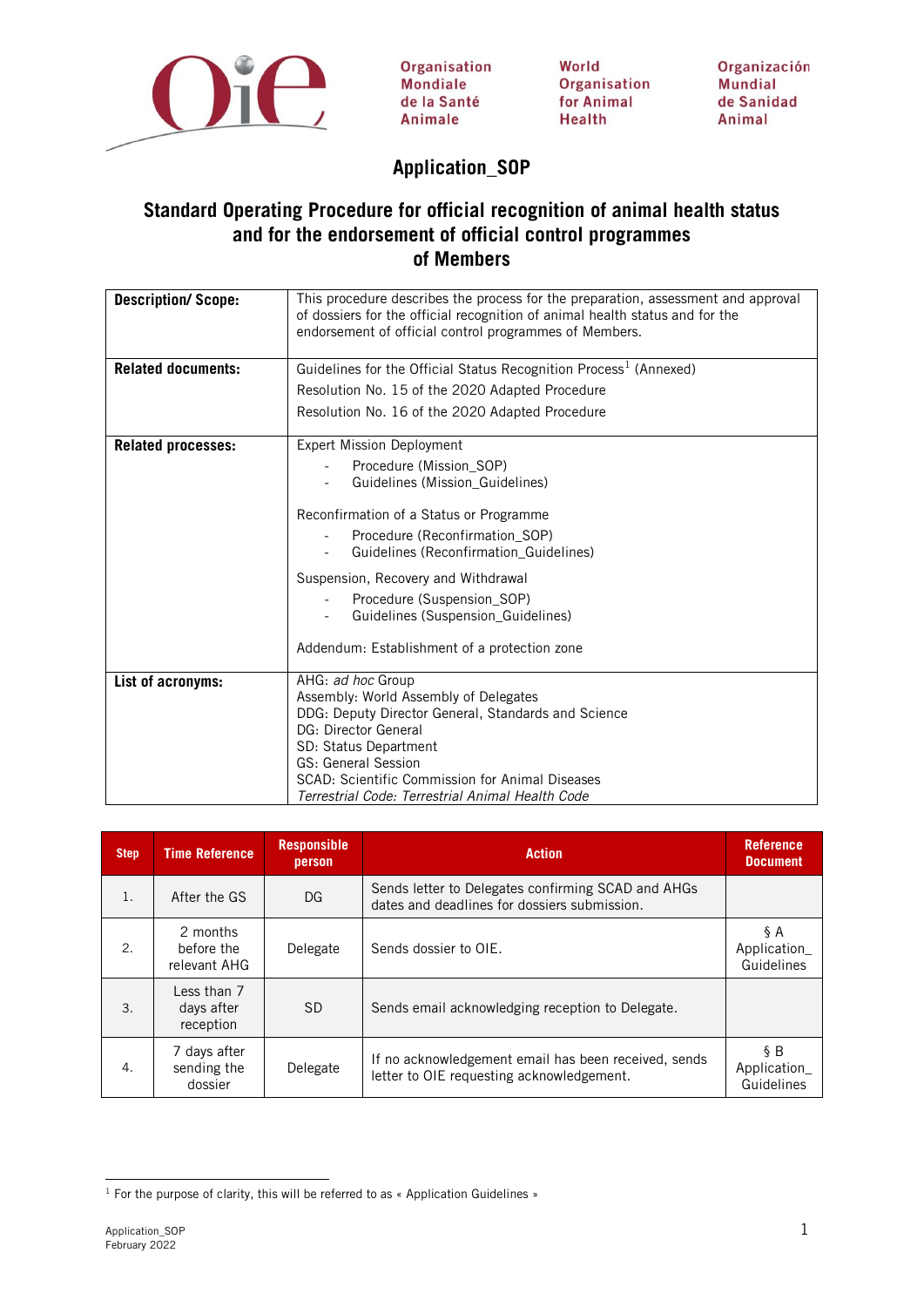| 5.   |                                | <b>SD</b> | Checks deadline compliance and:<br>If dossier was sent less than 2 months before<br>the relevant AHG, see step 6;<br>If dossier was sent respecting the 2 months<br>deadline, see step 7.                                                                               |                                     |
|------|--------------------------------|-----------|-------------------------------------------------------------------------------------------------------------------------------------------------------------------------------------------------------------------------------------------------------------------------|-------------------------------------|
| 6.   |                                | DG        | Sends letter notifying Delegate that the dossier will be<br>assessed at the following year's AHG meeting and that<br>an updated dossier should be provided (end of<br>procedure).<br>See step 1 for updated dossier.                                                    |                                     |
| 7.   |                                | <b>SD</b> | Checks budgetary compliance and:<br>If dossier is not compliant with fee payment,<br>see step 8;<br>If dossier is compliant with fee payment, see<br>step 9.                                                                                                            |                                     |
| 8.   |                                | DG        | Sends letter notifying Delegate that the dossier will be<br>assessed at the following year's AHG if proof of payment<br>is provided with the updated dossier (end of procedure).<br>See step 1 for updated dossier.                                                     |                                     |
| 9.   |                                | <b>SD</b> | Sends documents provided in French or Spanish for<br>translation in English.                                                                                                                                                                                            |                                     |
| 10.  |                                | <b>SD</b> | Checks administrative and technical compliance, and:<br>If dossier is not fully compliant with the<br>questionnaires and/or the SOPs and<br>information is missing, see step 11;<br>If dossier is fully compliant with the<br>questionnaires and the SOPs, see step 12. |                                     |
| 11.  | Within 3 weeks<br>of reception | DG        | Sends letter to the Delegate:<br>Confirming the dates of the meetings of the<br>AHG and of SCAD where the dossier will be<br>evaluated;<br>Requesting the necessary additional<br>information within a specific deadline.                                               |                                     |
| 11.1 | Within the<br>allocated time   | Delegate  | Provides the OIE with the necessary information and/or<br>amended dossier.                                                                                                                                                                                              | \$B.1<br>Application_<br>Guidelines |
| 12.  | Within 3 weeks<br>of reception | DG        | Sends letter to the Delegate acknowledging receipt of<br>the dossier and confirming that it will be presented to<br>the AHG and specifies the dates of the AHG and<br>Scientific Commission meetings during which the<br>dossier will be assessed.                      |                                     |
| 13.  |                                | Delegate  | If they wish to send a representative for the<br>meeting of the SCAD (February of the following<br>year), see step 14;<br>If they do not wish to send a representative,<br>see step 15.                                                                                 |                                     |
| 14.  | By 31<br>December              | Delegate  | Sends letter to the DG requesting participation of a<br>representative.                                                                                                                                                                                                 | \$D.3<br>Application_<br>Guidelines |
| 14.1 |                                | <b>SD</b> | Provides SCAD with requests received for representation<br>of the applicant Member at the meeting.                                                                                                                                                                      |                                     |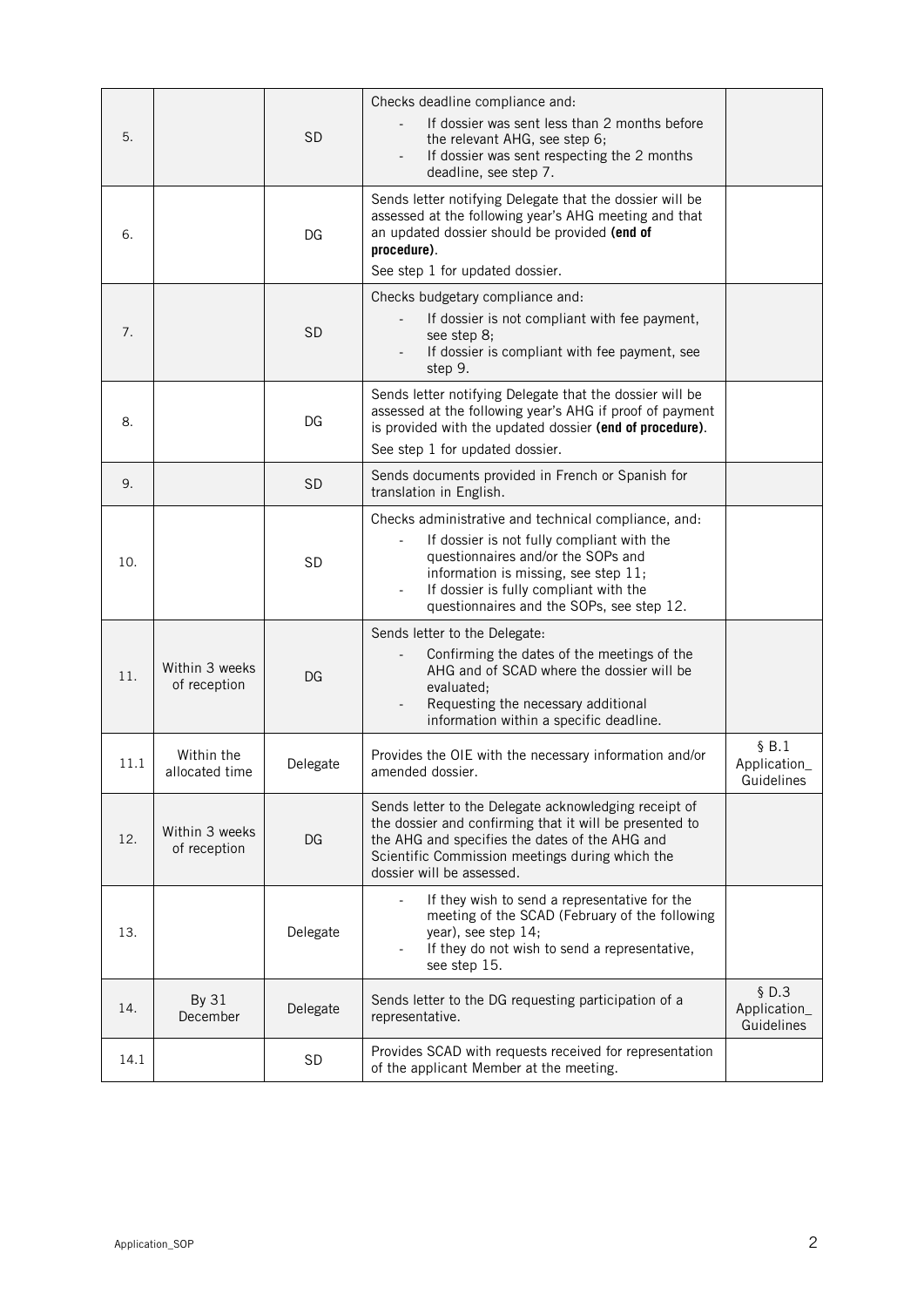| 14.2 |                                          | DG / SCAD                      | Reviews request and:<br>If request is not accepted, see step 14.3;<br>If request is accepted, see step 14.4.                                                                                                                                                   |                                     |
|------|------------------------------------------|--------------------------------|----------------------------------------------------------------------------------------------------------------------------------------------------------------------------------------------------------------------------------------------------------------|-------------------------------------|
| 14.3 |                                          | DG                             | Sends letter to Delegate denying their request with<br>justification, see step 15.                                                                                                                                                                             |                                     |
| 14.4 |                                          | DG                             | Sends letter to Delegate confirming the possibility to<br>meet with the SCAD and requesting the contact detail of<br>the relevant technical delegation.                                                                                                        |                                     |
| 14.5 |                                          | Delegate                       | Sends contact detail of technical delegation.                                                                                                                                                                                                                  |                                     |
| 14.6 |                                          | DG                             | When relevant, sends official invitation letter to the<br>technical delegation.                                                                                                                                                                                |                                     |
| 14.7 |                                          | SD/<br>Technical<br>delegation | Finalise the appointment.                                                                                                                                                                                                                                      |                                     |
| 15.  | 60 - 30 days<br>before the<br><b>AHG</b> | <b>SD</b>                      | Compiles comprehensive working document per<br>Member, including Member dossiers and supporting<br>information and prepares the relevant AHG meeting.                                                                                                          | §C.<br>Application_<br>Guidelines.  |
| 16.  |                                          | <b>SD</b>                      | If the ad hoc Group member has not provided<br>$\equiv$<br>the confidentiality agreement and declaration<br>of interest, see step 17;<br>If the ad hoc Group member has provided the<br>confidentiality agreement and declaration of<br>interest, see step 18. |                                     |
| 17.  |                                          | <b>SD</b>                      | Requests confidentiality agreement and/or declaration of<br>interest.                                                                                                                                                                                          |                                     |
| 17.1 |                                          | AHG member                     | Fills out, signs and sends confidentiality agreement<br>and/or declaration of interest.                                                                                                                                                                        |                                     |
| 17.2 |                                          | <b>SD</b>                      | Analyses potential conflicts of interest and stores<br>confidentiality agreement and declaration of interest.                                                                                                                                                  |                                     |
| 18.  | 30 days before<br>the AHG<br>meeting     | <b>SD</b>                      | Sends working documents, Terms of Reference and<br>agenda to the AHG.                                                                                                                                                                                          |                                     |
| 19.  |                                          | AHG                            | Receives and reviews working documents, and:<br>If complementary information is required, see<br>step $20$ ;<br>If not, see step 21.                                                                                                                           |                                     |
| 20.  | 7 days before<br>the AHG<br>meeting      | AHG                            | Prepares a list of questions for the Member, to address<br>lacking information in the dossier.<br>Sends the list of questions to the SD.                                                                                                                       |                                     |
| 20.1 |                                          | <b>SD</b>                      | Screens the questions to ensure they comply with<br>Terrestrial Code requirements.<br>Sends the questions to the relevant Delegate or contact<br>point (appointed by the Delegate) with a specific<br>deadline.                                                |                                     |
| 20.2 | Before the<br>indicated<br>deadline      | Delegate/Con<br>tact point     | Compiles the complementary information requested and<br>sends it to the SD.<br>Sends information to the SD.                                                                                                                                                    | \$C.4<br>Application_<br>Guidelines |
| 20.3 |                                          | <b>SD</b>                      | Forwards information to the AHG.                                                                                                                                                                                                                               |                                     |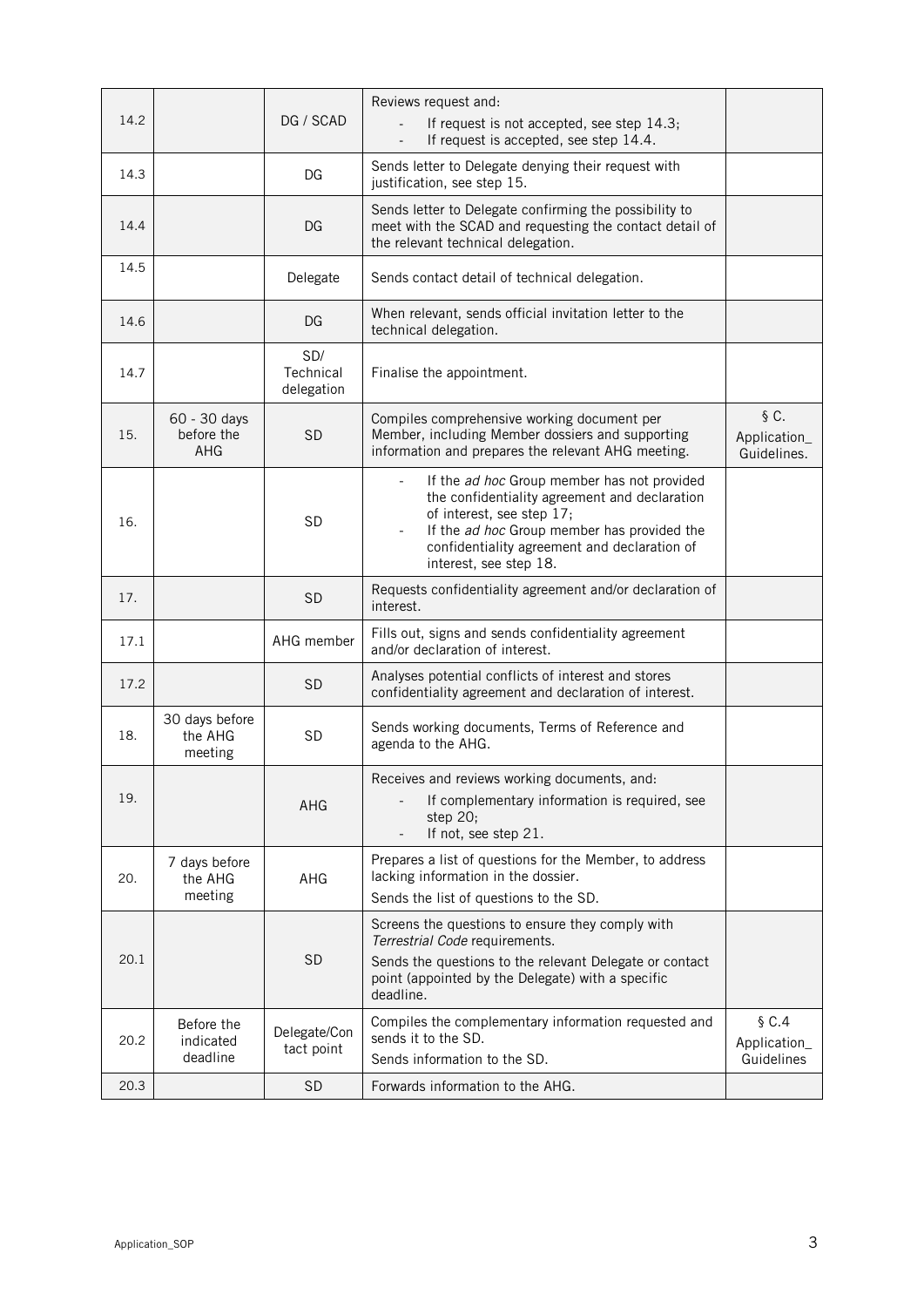| 21.  | AHG meeting                           | AHG                                       | Meets and reviews dossiers collectively based on<br>Terrestrial Code requirements.                                                                                                                                                                                            |                                        |
|------|---------------------------------------|-------------------------------------------|-------------------------------------------------------------------------------------------------------------------------------------------------------------------------------------------------------------------------------------------------------------------------------|----------------------------------------|
| 22.  |                                       | AHG                                       | If complementary information is required,<br>drafts the questions and see step 23;<br>If not, see step 24.                                                                                                                                                                    |                                        |
| 23.  |                                       | <b>SD</b>                                 | Sends questions to the Member contact point with a<br>clear deadline.                                                                                                                                                                                                         |                                        |
| 23.1 | Within the<br>allocated time<br>frame | Contact point                             | Provides requested information.                                                                                                                                                                                                                                               | $\S C.4$<br>Application_<br>Guidelines |
| 24.  |                                       | AHG                                       | Reaches decision and provides either a positive or<br>negative outcome for each dossier, with possible<br>recommendation of a mission to the Member.                                                                                                                          |                                        |
| 25.  |                                       | AHG / SD                                  | Draft full report of the AHG's discussions and<br>recommendations.                                                                                                                                                                                                            |                                        |
| 26.  |                                       | <b>DDG</b>                                | Reviews and endorses the report.<br>Transmits the report to the DG for information<br>highlighting potential sensitive issues.                                                                                                                                                |                                        |
| 27.  |                                       | <b>SCAD</b><br>Secretariat /<br><b>SD</b> | Forwards AHG report to the SCAD.                                                                                                                                                                                                                                              |                                        |
| 28.  | <b>SCAD February</b><br>meeting       | <b>SCAD</b>                               | Meets and assesses the applications, reviews the report<br>of the AHG on the detailed evaluation of each dossier,<br>and considers the feedback of the SCAD representative<br>who attended the AHG meeting; and:<br>If complementary information is required, see<br>step 29; |                                        |
| 29.  |                                       | <b>SD</b>                                 | If not, see step 30.<br>According to the necessary information, contacts the                                                                                                                                                                                                  |                                        |
|      |                                       |                                           | Member contact point and/or the relevant ad hoc Group.                                                                                                                                                                                                                        |                                        |
| 29.1 | Within the<br>allocated time<br>frame | Contact point<br>and/or ad<br>hoc Group   | Provides requested information.                                                                                                                                                                                                                                               | \$D.3 of<br>Application_<br>Guidelines |
| 30.  |                                       | <b>SCAD</b>                               | If mission is requested to reach an informed<br>position, see mission sub procedure<br>(Mission_SOP);<br>If no mission is requested, see step 31.                                                                                                                             |                                        |
| 31.  |                                       | SCAD                                      | Decides on the outcome of the assessment of each<br>Member request.                                                                                                                                                                                                           |                                        |
| 32.  |                                       | <b>SCAD</b><br>Secretariat/<br><b>SD</b>  | Prepares draft SCAD full report and forwards it to the<br>DDG.                                                                                                                                                                                                                |                                        |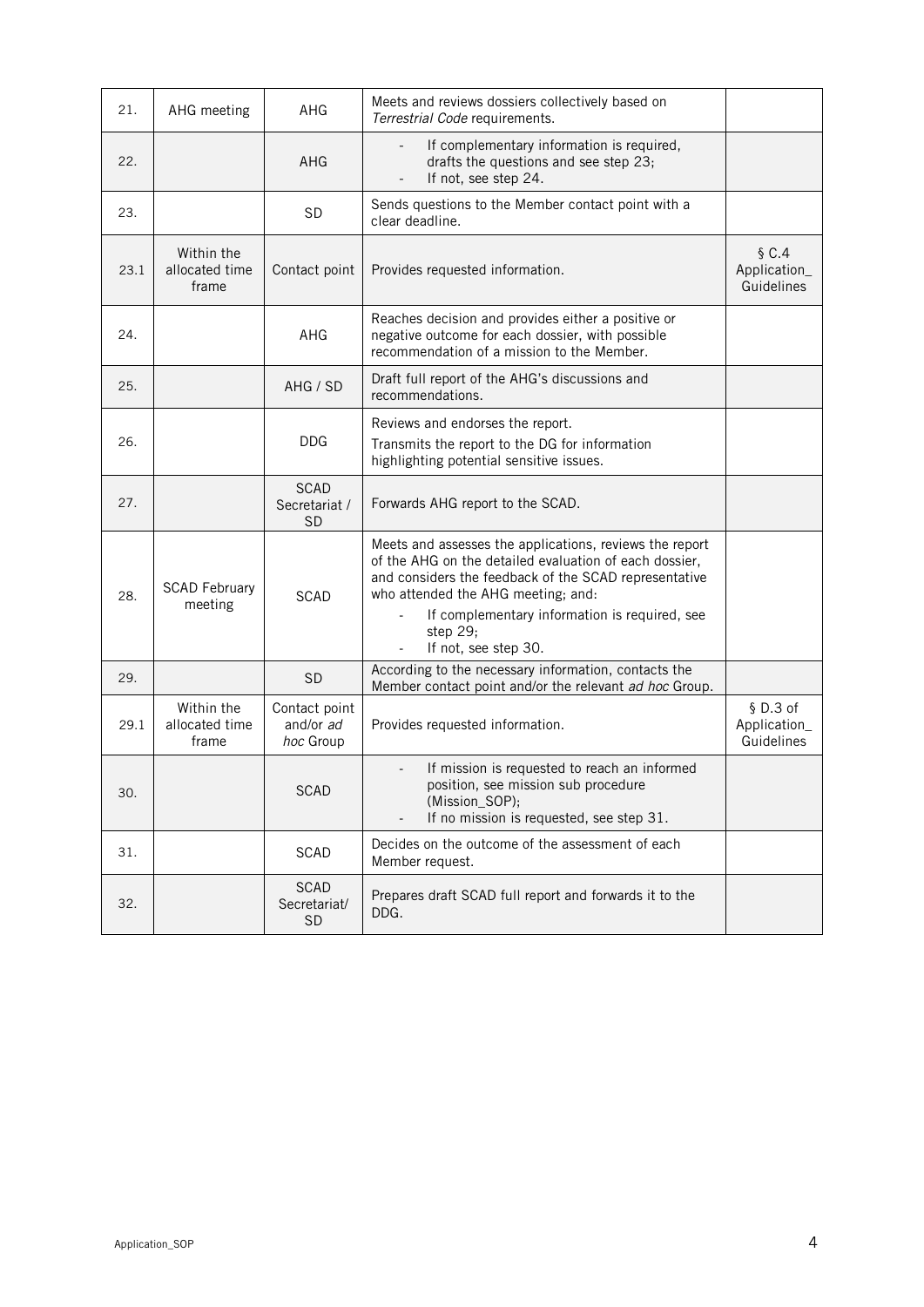| 33.  |                          | <b>DDG</b>                 | Reviews the report and for each dossier:<br>If the evaluation outcome is negative, see step<br>34;<br>If the evaluation outcome is positive, see step<br>35:<br>If a mission is pending prior to the final<br>decision, see step 36.<br>Forwards the report to the DG for information.                                                                                                                                                                                                                                                                                                                                                                                                                                                  |                                   |
|------|--------------------------|----------------------------|-----------------------------------------------------------------------------------------------------------------------------------------------------------------------------------------------------------------------------------------------------------------------------------------------------------------------------------------------------------------------------------------------------------------------------------------------------------------------------------------------------------------------------------------------------------------------------------------------------------------------------------------------------------------------------------------------------------------------------------------|-----------------------------------|
| 34.  |                          | DG                         | Sends detailed report and letter to the Delegate of the<br>applicant Member explaining the reason for the negative<br>outcome of the evaluation and the detailed report of the<br>assessment.                                                                                                                                                                                                                                                                                                                                                                                                                                                                                                                                           |                                   |
| 34.1 |                          | <b>SD</b>                  | Does not include the Member in the list of Members/<br>zones that will be proposed by SCAD to the Assembly for<br>official status recognitions and endorsement of their<br>programmes.                                                                                                                                                                                                                                                                                                                                                                                                                                                                                                                                                  |                                   |
| 34.2 |                          | <b>SCAD</b><br>Secretariat | Uploads amended AHG and SCAD reports (without<br>mention of the Members with non-successful<br>applications) on the OIE website.                                                                                                                                                                                                                                                                                                                                                                                                                                                                                                                                                                                                        |                                   |
| 34.3 |                          | Delegate                   | Takes note of refusal and information gaps to be<br>addressed in a future application; see step 36.                                                                                                                                                                                                                                                                                                                                                                                                                                                                                                                                                                                                                                     | §E<br>Application_<br>Guidelines  |
| 35.  |                          | DG                         | Sends letter to the Delegate of the applicant Member<br>indicating the positive outcome of the evaluation, with<br>possible recommendations.                                                                                                                                                                                                                                                                                                                                                                                                                                                                                                                                                                                            |                                   |
| 35.1 |                          | <b>SD</b>                  | Includes the applicant Member in the list of Members<br>/zones that will be proposed by SCAD to the Assembly<br>for official status recognitions and endorsement of their<br>programmes.                                                                                                                                                                                                                                                                                                                                                                                                                                                                                                                                                |                                   |
| 35.2 |                          | Delegate                   | Takes note of recommendations.<br>Awaits the list of Members /zones that will be proposed<br>for official status recognition or endorsement of their<br>official programmes.                                                                                                                                                                                                                                                                                                                                                                                                                                                                                                                                                            | § E<br>Application_<br>Guidelines |
| 36.  | 60 days before<br>the GS | DG                         | Sends the letter to all Delegates with two lists detailing<br>i) the Members /zones that will be proposed by SCAD for<br>official status recognitions and endorsement of their<br>programmes, and ii) the Members /zones whose already<br>recognised official status /endorsed programme will be<br>proposed for maintenance.<br>When a mission is pending prior to the final decision:<br>If the Member wishes to keep its application<br>confidential, it is not included in this year's<br>list;<br>If the Member agrees to appear temporarily<br>pending the mission's outcome, it is included<br>in this year's list.<br>When a mission is pending and programmed after the<br>GS, the Member is not included in this year's list. |                                   |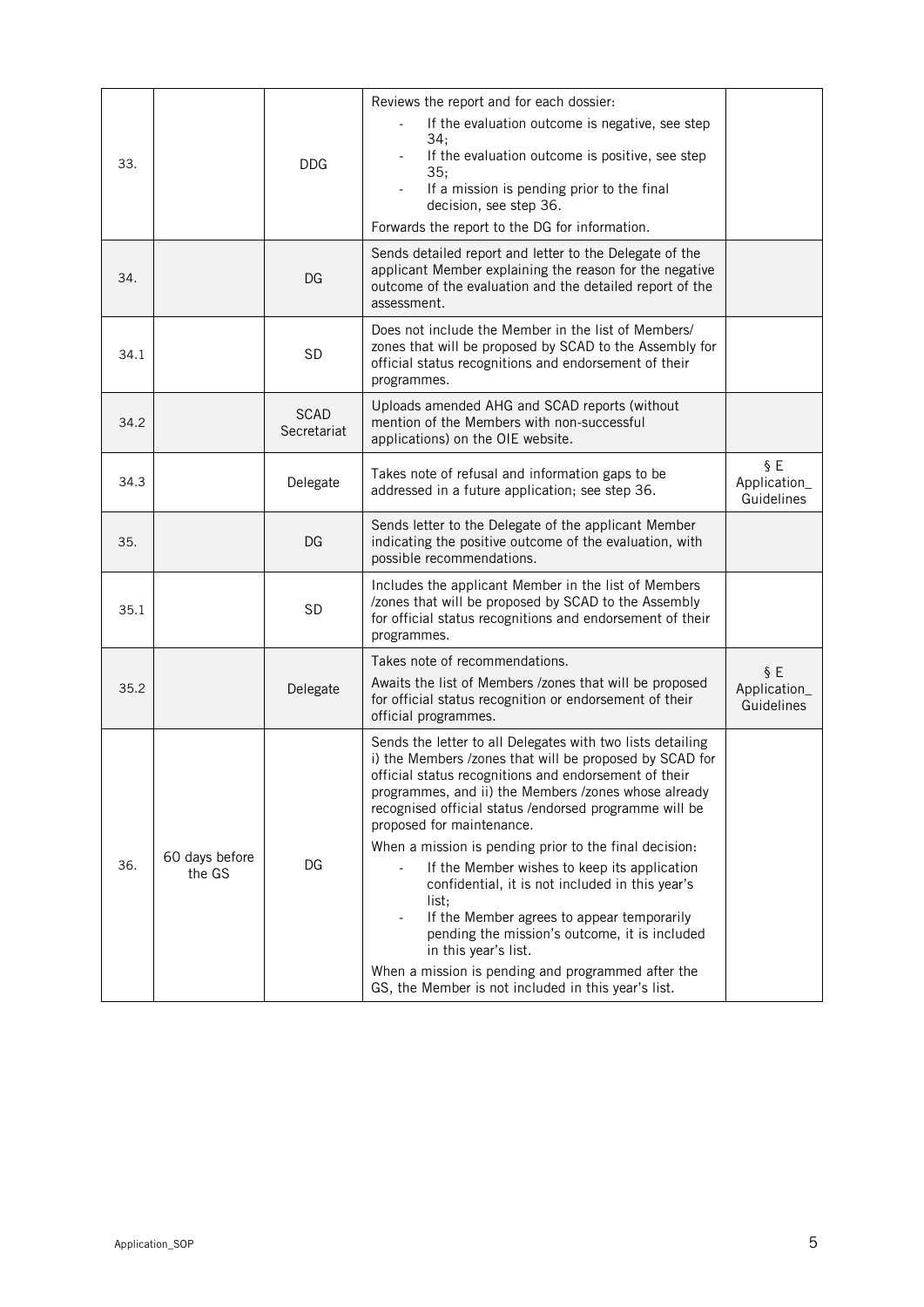|                                                          | Member                  | Receives the lists and:<br>\$E.2<br>If a Member has further questions about the<br>Application_<br>lists, see step 38;<br>Guidelines<br>If not, see step 39.<br>$\overline{\phantom{a}}$ |                                     |
|----------------------------------------------------------|-------------------------|------------------------------------------------------------------------------------------------------------------------------------------------------------------------------------------|-------------------------------------|
|                                                          | Requesting<br>Member    | Sends request for information directly to the concerned<br>Member.                                                                                                                       |                                     |
| 10 days after<br>receiving<br>request for<br>information | Interrogated<br>Member  | Responds directly to requesting Member.                                                                                                                                                  |                                     |
|                                                          | Member                  | If a Member has comments about the list, see<br>step $40:$<br>If not, see step 41.                                                                                                       |                                     |
|                                                          | Member                  | Provides potential comments to the DG.                                                                                                                                                   |                                     |
|                                                          | DG                      | Forwards comments to SCAD president.                                                                                                                                                     |                                     |
|                                                          | SD / SCAD<br>president  | Compile and further explore comments.                                                                                                                                                    |                                     |
|                                                          | OIE HQ                  | Prepares Draft Resolutions.                                                                                                                                                              |                                     |
| Before the May<br>meeting<br>Council                     | OIE HQ                  | Prepares Certificates for newly recognised status or<br>newly endorsed official control programmes.                                                                                      |                                     |
| May meeting<br>of the Council                            | President of<br>the OIE | Reviews and signs the Certificates.                                                                                                                                                      |                                     |
| At the GS                                                | Assembly                | Discusses and votes Resolutions.                                                                                                                                                         | \$E.3<br>Application_<br>Guidelines |
| At the GS                                                | DG / OIE<br>President   | Give the certificates to the relevant Members.                                                                                                                                           |                                     |
| Within 10 days<br>after the GS                           | <b>SD</b>               | Updates on-line maps and lists.                                                                                                                                                          |                                     |
|                                                          |                         |                                                                                                                                                                                          |                                     |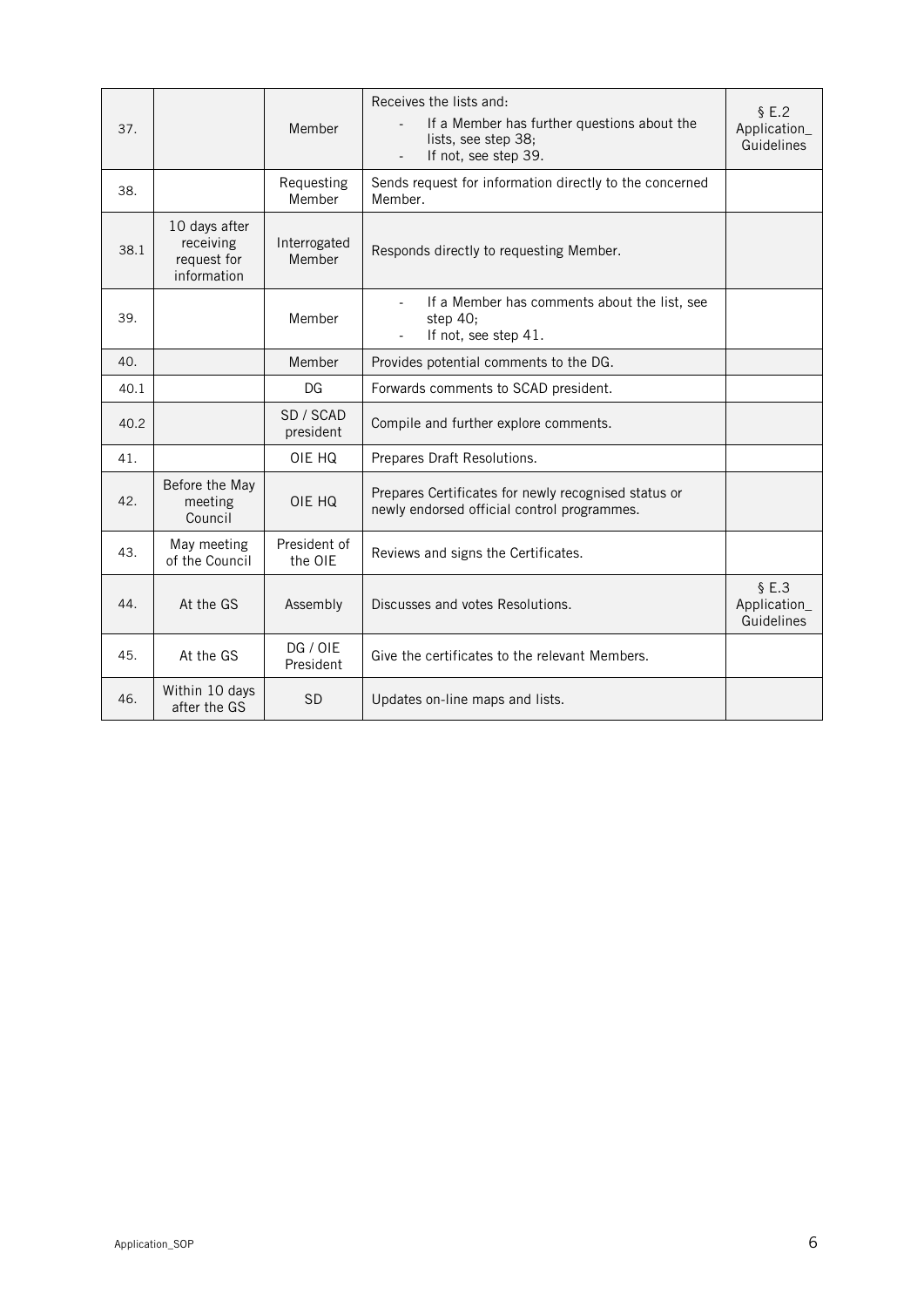## **Application\_Guidelines**

## **Guidelines for official recognition of animal health status and for the endorsement of official control programmes of Members**

## **A. Application by Members**

## **Application structure**

## 1.1 CONTENT

Each dossier should contain:

- A **letter signed** by the OIE Delegate requesting the evaluation of the dossier.
- A **one-page executive summary** stating clearly:
	- o What the Member is applying for:
		- official status recognition or endorsement of a official control programme;
		- **i** in the case of an official status recognition:
			- whether the dossier relates to the whole country or to one or more zones;
			- for which status it is applying.
				- o i.e. in the case of BSE risk status, a Member without a recognised risk status should indicate whether it is applying for "negligible risk" or "controlled risk" categories of for both risk categories (in this case, the OIE evaluates the dossier for both);
				- o i.e. in the case of FMD free status, a Member should indicate whether it is applying for recognition of a "free status without vaccination" or a "free status with vaccination";
		- the territory included in the application (with specific indication regarding the possible non-contiguous territories);
	- o How it has addressed the various requirements set out in the Terrestrial Animal Health Code (Terrestrial Code);
	- o What information is provided in the dossier.
- A **core document**, with possible relevant **appendices**, based on the model of the relevant questionnaire for that particular disease or control programme published in Chapters 1.7. to 1.12. of the Terrestrial Code. For dog-mediated rabies, [the questionnaire](https://www.oie.int/app/uploads/2021/05/a-questionnaire-dog-mediated-rabies.docx) is available on the OIE website.
	- o If the applicant Member wishes to receive official recognition for a specific animal health status based on historical freedom, the application should also detail how the relevant requirements of Article 1.4.6. of the Terrestrial Code are met;
	- o When a Member applies for zoning, geo-referenced maps must be submitted and must correspond to the zones as designated by the Delegate at the time of submission of the dossier;
	- o Relevant appendices may be attached to the core document where they should be clearly cross-referenced.
- The **contact details** (name, phone/fax numbers and email address) of technical staff involved in the preparation of the dossier so that any questions arising before or during the meeting of the relevant ad hoc Group or during the meeting of the Scientific Commission for Animal Diseases (hereafter Scientific Commission) could be referred to the Member without delay.
- A **proof of payment of application fees** (see 2. Financial obligations).

A checklist for applications is available in Annex 1 of these Guidelines.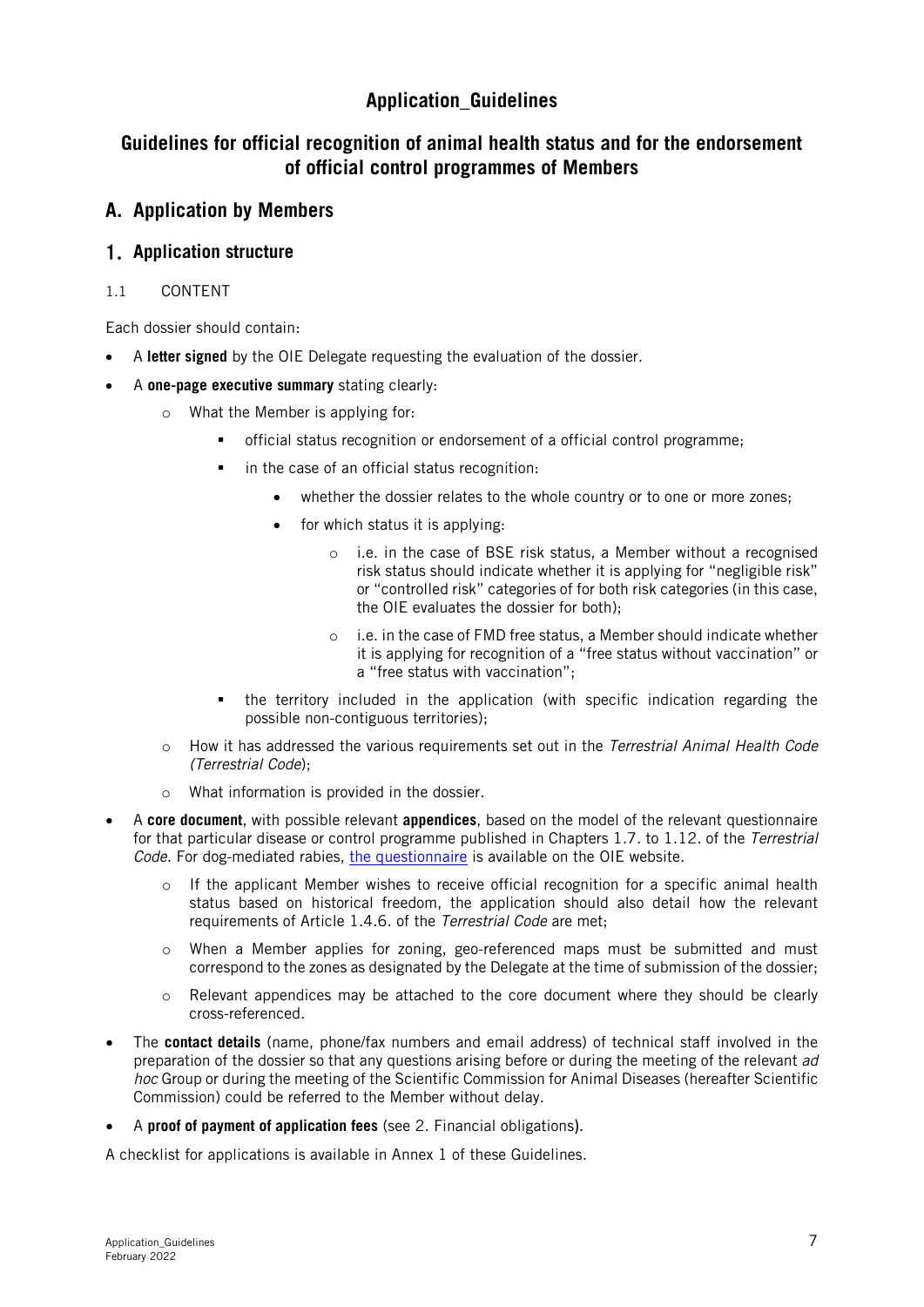### 1.2 SIZE

Any dossier – whether for official recognition of animal health status or for the endorsement of official control programmes - must be limited to a core document of no more than 50 pages in A4 format, singlespaced using Times New Roman font size 10pt. Page numbers must be displayed.

#### 1.3 LANGUAGE

The core document with the executive summary as well as appendices must be prepared in one of the official languages of the OIE (English, French or Spanish).

#### 1.4 FILE COMPATIBILITY

The maps should be provided using the shapefile format and be compatible with the mapping software (ArcGIS™) currently used by the OIE. Used projection system should be indicated.

#### 1.5 TRANSMISSION FORMAT

The dossier must be supplied in electronic format to the Director General of the OIE (as email file attachments or provision of link from which documents can be downloaded using the following email address: [disease.status@oie.int\)](mailto:disease.status@oie.int).

#### 1.6 DEADLINE FOR SUBMISSION

Dossiers must be sent 2 months before the date of the meeting of the relevant ad hoc Group that will review the dossier (cf. Annex 3). Dates are available on the OIE Delegates website and provided in a letter from the OIE Director General in June each year.

## **Financial obligations**

## 2.1 FEE AMOUNTS

In accordance with Resolution No. 16 of the 2020 Adapted Procedure, financial obligations are as follows (in Euros):

|                                                                                               | <b>OIE Members (except least developed countries)</b>  |                 |            |                            |                     | Least developed countries (Members) based on the current<br>official UN list |            |                            |
|-----------------------------------------------------------------------------------------------|--------------------------------------------------------|-----------------|------------|----------------------------|---------------------|------------------------------------------------------------------------------|------------|----------------------------|
|                                                                                               | AHS, CSF and<br><b>BSE</b>                             | <b>CBPP/FMD</b> | <b>PPR</b> | Dog-<br>mediated<br>rabies | AHS, CSF<br>and BSE | <b>CBPP/FMD</b>                                                              | <b>PPR</b> | Dog-<br>mediated<br>rabies |
| First time application <sup>1</sup>                                                           |                                                        |                 |            |                            |                     |                                                                              |            |                            |
| Entire country                                                                                | 9,000                                                  | 7,000           | 5,000      | N/A                        | 4,500               | 3,500                                                                        | 2,500      | N/A                        |
| One or more zone(s) at the<br>same time                                                       | 9,000                                                  | 7,000           | 5,000      | N/A                        | 4,500               | 3,500                                                                        | 2,500      | N/A                        |
| Endorsement of an official<br>control programme                                               | N/A                                                    | 2,000           | 2,000      | 2,000                      | N/A                 | 1,000                                                                        | 1,000      | 1,000                      |
|                                                                                               | Additional applications for the same disease/programme |                 |            |                            |                     |                                                                              |            |                            |
| New additional zone(s)                                                                        | 4,500                                                  | 3,500           | 2,500      | N/A                        | 2,250               | 1,750                                                                        | 1,250      | N/A                        |
| Change in category (same<br>$disease2$ )                                                      | 4,500                                                  | 3,500           | 2,500      | N/A                        | 2,250               | 1,750                                                                        | 1,250      | N/A                        |
| Re-application for status<br>(if<br>the<br>previous<br>application was rejected)              | 4,500                                                  | 3,500           | 2,500      | N/A                        | 2,250               | 1,750                                                                        | 1,250      | N/A                        |
| Endorsement of official<br>control programme (if the<br>previous application was<br>rejected) | N/A                                                    | 500             | 500        | 500                        | N/A                 | 250                                                                          | 250        | 250                        |

NB: The costs of possible expert missions to Members are not included in the above amounts.

N/A: not applicable

1. For official recognition of animal health status (including historical freedom) or for endorsement of an official control programme

2. E.g. BSE - from "controlled risk" to "negligible risk" status

FMD - from "FMD free where vaccination is practised" to "FMD free where vaccination is not practised"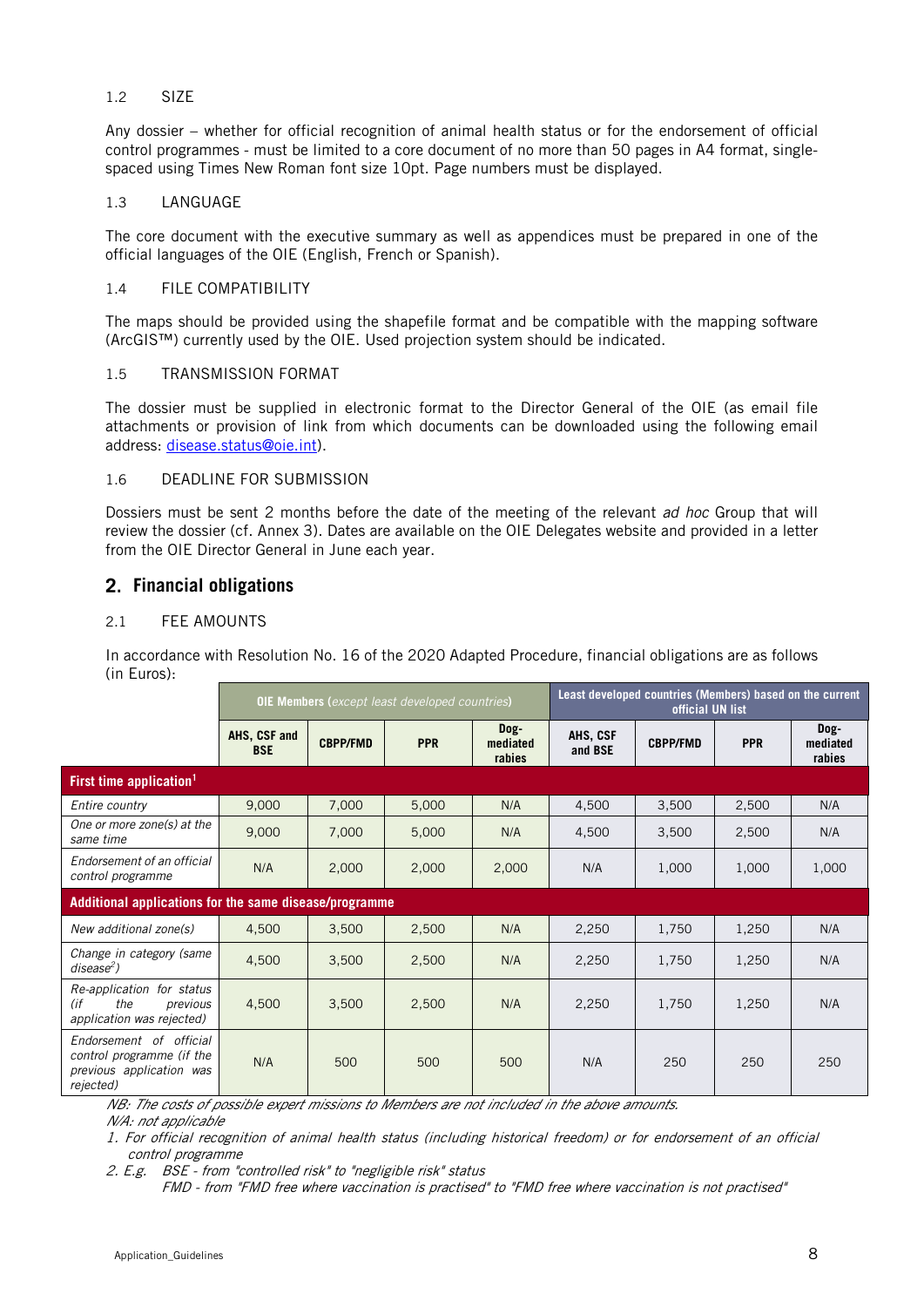Resolution No. 16 of the 2020 Adapted Procedure confirms that Members that are included at the moment of their application in the list of the Least Developed Countries published by the United Nations, will only acquit 50% of the amount due by the other Members.

## 2.2 BANK ORDER

The OIE bank account details are available on request, as well as attached to the letter mentioned in Step 1. of this procedure.

The bank order should clearly indicate the name of the applicant Member, the disease for which status or endorsement of an official control programme is requested (e.g. "[MEMBER] - [animal health status/programme]").

### 2.3 REIMBURSEMENT

Once an assessment of the dossier has started, application fees cannot be reimbursed under any circumstances.

## **B. Pre-screening by the Status Department**

## **Procedure for pre-screening by the Status Department**

Upon receipt of the dossier:

- The OIE Headquarters (Status Department) acknowledges within one week receipt to the Delegate of the applicant Member. Applicant Members that have not received any acknowledgement of receipt within one week should verify with the OIE if the dossier has been received.
- The OIE Headquarters (Status Department) conducts a preliminary screening of the dossier, both administrative (cf. criteria presented in Annex 2.a) and technical (cf. relevant Terrestrial Code chapters in Annex 2.b). If an information gap is identified, the OIE Headquarters may need the submission of an amended dossier or additional information to complete the dossier to be provided to the experts. Delegates will receive acknowledgment of receipt for all complementary information provided.
- The OIE DG sends a letter, confirming the meeting dates (cf. Annex 3) of the relevant ad hoc Groups and the Scientific Commission at which the dossier is likely to be evaluated and, when relevant, requesting the submission, before a set deadline, of an amended dossier or additional information as identified by the Status Department.
- Applicant Members should provide the amended dossier or additional information within the allocated time frame.

## **Additional information analysed by the Status Department**

Complementary information is systematically considered, such as the information available in WAHIS (last occurrence of the disease, control or preventive measures implemented…), as well as national Performance of Veterinary Services (PVS) Evaluation, Evaluation Follow-up and Gap Analysis Reports (hereafter PVS reports).

The consideration of PVS reports is based on the identification and prioritisation of relevant OIE PVS tool critical competencies (hereafter CCs). Relevant information on each identified CC is collected from available PVS reports and analysed in parallel with the status application and may lead to requests for clarification to the Member.

However, not all PVS reports are considered:

- All reports older than 5 years are considered out-dated and therefore excluded from the evaluation.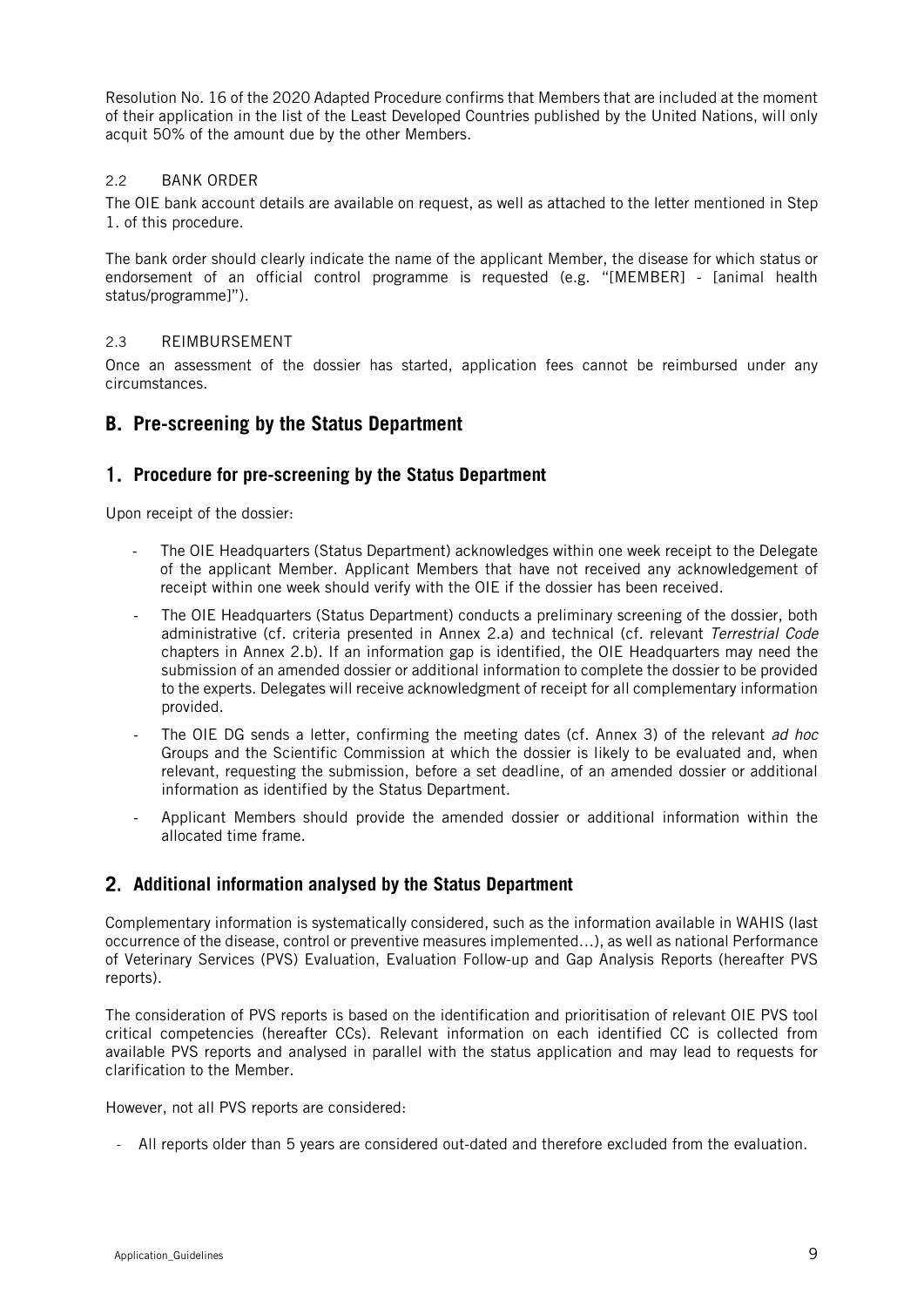- The use of confidential reports is contingent on the approval of the applicant Members, to whom the request is made. The OIE PVS reports for which the Member has not agreed to their release are not considered.

In case of information gaps, requests for information or clarification are added to the official letter sent by the OIE DG confirming the meeting dates of the relevant ad hoc Groups and the Scientific Commission at which the dossier is likely to be evaluated (see section B.1.).

## **C. Evaluation by the Ad Hoc Group**

The following guidelines are applicable to each ad hoc Group constituted for the official recognition of the animal health status and for the endorsement of official control programmes, hereinafter ad hoc Groups.

## **Purpose and scope**

Ad hoc Groups for official recognition of animal health status or endorsement of official control programmes are convened at the initiative of the OIE DG to support the work of the Scientific Commission. They are tasked with assessing the dossiers submitted by Members willing to be recognised as having an official animal health status or to have its official control programme endorsed by the OIE.

The general Terms of Reference and internal rules for ad hoc Groups are described in the OIE Basic texts, but the DG has the mandate to define through the Terms of Reference the purpose, duration and means of execution of the mission of the Group and to select appropriate experts. The DG informs all Delegates of the composition of the ad hoc Groups.

The DG is responsible for making available to the Group all the necessary facilities, including translations and documentation required for producing reports of its meetings. The Group reports to the DG, who transmits the report to the Scientific Commission.

## **Selection of the experts of the Ad Hoc Group**

### 2.1 COMPOSITION OF THE AD HOC GROUP

Each *ad hoc* Group shall include a chairperson, a rapporteur and at least two additional members – in practise at least five experts will be invited to ensure that the *ad hoc* Group can be conducted in case of a last minute cancellation. Based on their expertise in the relevant disease and their availability, a representative of the Scientific Commission generally attends the meeting of the *ad hoc* Group.

## 2.2 QUALIFICATIONS OF THE MEMBERS

Experts are selected on the basis of an assessment taking into consideration specific criteria including, but not limited to,

- national or international expertise in the relevant disease;
- holistic understanding of the health-disease process, animal diseases control and international trade in animals and their products/by-products;
- deep understanding of the OIE principles and standards;
- ability to work in English (working language of ad hoc Groups);
- understanding/awareness of the provisions of the Terrestrial Code as well as other relevant OIE standards;
- availability and willingness to spend time prior to the meeting on the evaluation of the dossiers (important preparation work for the status recognition) and after the meeting to finalise the assessment of the dossiers and the report, where needed;
- ability to interact within a group, respect other opinions and determine a common approach;
- contribution at previous *ad hoc* Group meeting(s) (preparedness, ability and willingness to express opinion, to interact with other experts, listening skills).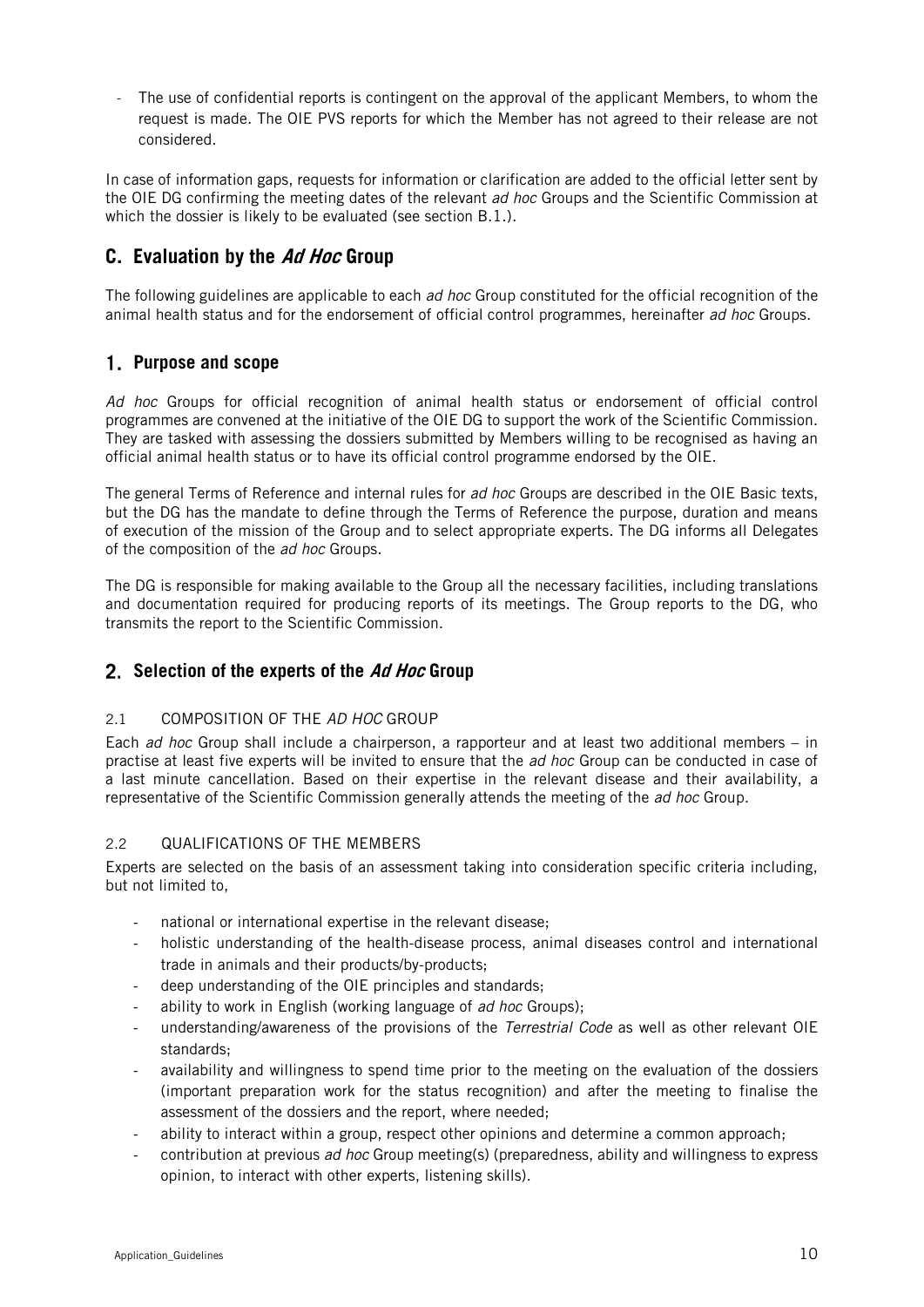The composition of the *ad hoc* Group will also take into consideration criteria such as:

- diversity and balanced combination of different areas of expertise (laboratory, field, epidemiology, policy) within an ad hoc Group;
- geographical balance, as much as possible;
- gender balance whenever possible;
- working knowledge/understanding of French or Spanish can be an asset.

## 2.3 POOL OF SPECIALISTS

The experts for the official recognition of animal health status are selected from three different pools of specialists:

- experts of OIE Reference Centres, and in particular of the OIE Reference Laboratories for the concerned disease;
- the candidates for the election for the Specialist Commissions that were pre-selected by the OIE Evaluation Committee but not elected by the World Assembly of Delegates;
- other experts that have the above mentioned qualifications for official status recognition.

In addition, the Status Department will consider suggestions to feed this pool received from:

- members of the Scientific Commission and other Specialist Commissions;
- experts (of the OIE Reference Centres, of the concerned ad hoc Group, of another ad hoc Group, any other OIE expert);
- OIE Staff (HQ, Regional and Sub-Regional Representations), identified during missions/conferences/workshops/meetings;
- previous members of Specialist Commissions;
- Delegates (either following OIE request, or directly suggested by the Delegate);
- experts from other international or regional organisations with which the OIE may or may not have cooperative agreements.

The ad hoc Group composition is reconsidered every year based on the internal OIE HQ evaluation of the performance of the ad hoc Group and each member in the previous year(s), as well as on the expert's willingness and availability for participating in future ad hoc Groups. Despite no formal limitation of the numbers of mandate (cf. ad hoc Group Terms of Reference and Internal Rules), the relevance of recurring participation will be taken into consideration.

### 2.4 INFORMAL CONTACT

The Status Department contacts the experts recently proposed to ascertain their interest and availability to participate in the ad hoc Group meeting, as well as to request their Curriculum Vitae (CV) and the relevant scientific publications reflecting his/her expertise in the area.

After assessment of the CV against the above-mentioned criteria, the Status Department informs the experts on the decision taken include them or not in the pool of OIE specialists.

## 2.5 LIST OF EXPERTS SUBMITTED FOR APPROVAL OF THE DG

Following this informal verification of interest and availability, and before each cycle, the Status Department proposes to the DG a list of experts for consideration, including information such as their Members /regions of origin, their areas of expertise, their experiences in OIE ad hoc Groups, and whether they belong to OIE Reference Centres.

The list for approval of the Director General includes alternative experts who may be convened in case of unavailability of an expert initially invited. Experts are selected early on, ideally before the General Session, and no later than mid-June.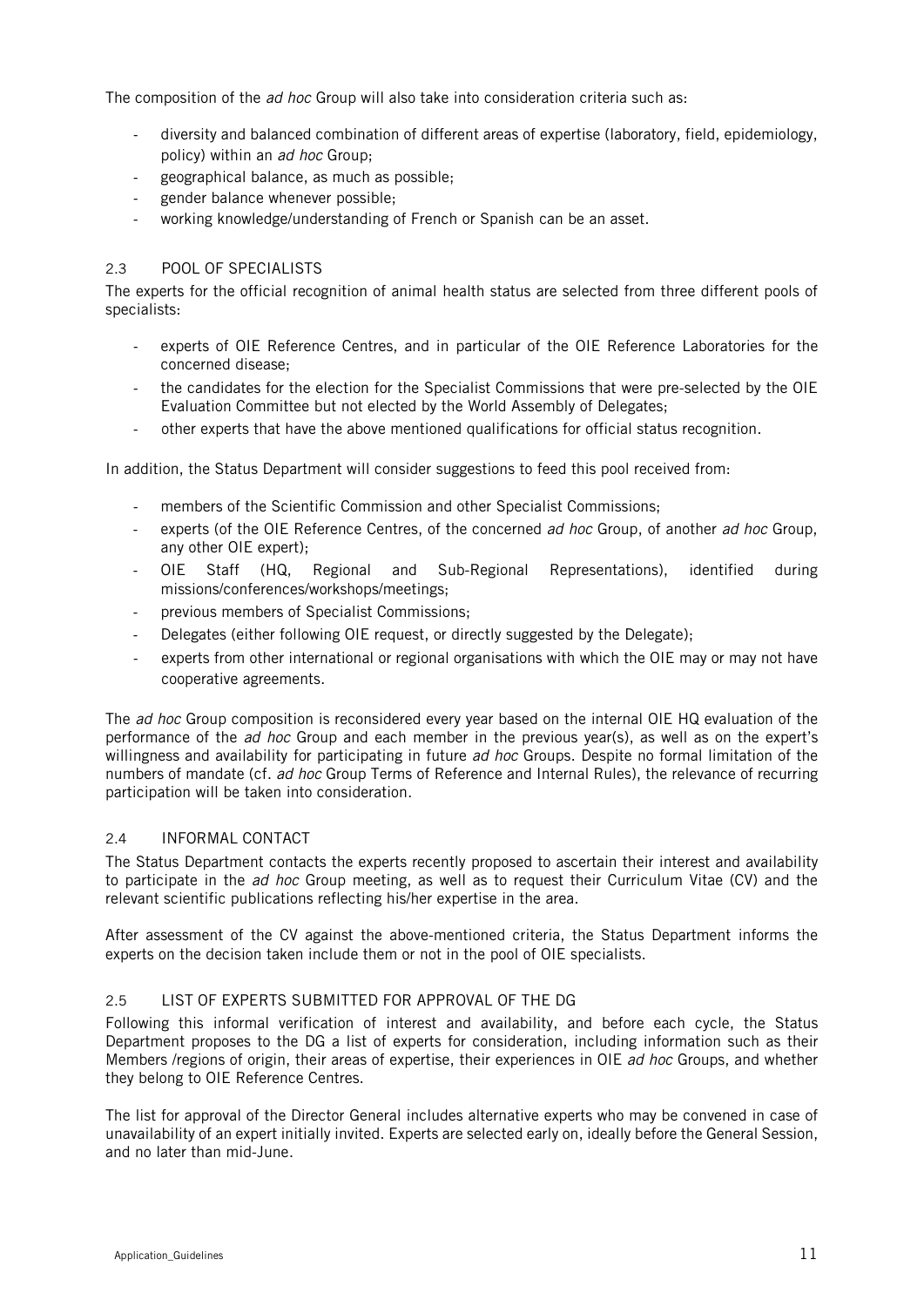### 2.6 FINALISATION OF THE GROUP

The Status Department is responsible for issuing invitations to selected experts for signature by the Deputy Director General. Invitations are sent with a copy to the Regional/Sub-Regional Representations and to the OIE Delegate for the Member of current employment of the expert.

To effectively take part in the work of an ad hoc Group, selected members are requested to comply with OIE requirements and procedures on confidentiality and on the management of conflicts of interest. To this end, each member of an *ad hoc* Group must fill in, sign and send back to the Status Department a statement covering potential conflicts of interest and confidentiality undertaking prior to being sent any working documents. The confidentiality agreement is valid for the entire breadth of activities in which the expert participates, both in terms of variety and time.

For future reference, the list of experts presented to the DG, the CV of expert(s) proposed for the first time, the terms of reference of the Group and the official invitations are electronically archived.

#### 2.7 EVALUATION OF EXPERTS

After each ad hoc Group meeting, the Status Department assesses the performance of the participating experts to determine whether they should be invited again in another meeting (cf. Criteria above). This assessment may also take into consideration the opinion of the SCAD on the quality of the evaluation of the dossiers.

## **Process for the evaluation of dossiers**

### 3.1 TYPE OF MEETING

Unless otherwise requested by the OIE Headquarters or the Scientific Commission, dossiers are discussed and evaluated by the relevant ad hoc Group:

- by electronic means (electronic correspondence or teleconference), when two or less dossiers have been sent for consideration by the ad hoc Group;
- in a physical meeting, when more than two dossiers have been sent for consideration by the  $ad$ hoc Group or when required by the complexity of the dossiers.

### 3.2 CONFIDENTIALITY AND CONFLICT OF INTEREST

Members of *ad hoc* Groups are required to respect the legitimate confidentiality of information with which they may be entrusted in the performance of their functions.

The Chairperson of each ad hoc Group and the OIE Secretariat ensure that any members with conflicting interests in relation to a particular dossier do not take part in the deliberation and decision-making. Any total or partial withdrawal of a member of the ad hoc Group from the evaluation of a dossier is duly recorded in the report of the meeting.

### 3.3 EVALUATION CRITERIA

Members of the *ad hoc* Group apply evaluation criteria strictly following the provisions of the *Terrestrial* Code as presented in Annex 2.b.

## **Interaction with the applicant Member**

## 4.1 CONTACT POINT AVAILABILITY

During the evaluation of a submitted dossier, the *ad hoc* Group may determine that interaction with the applicant Member is necessary, for which the contact point should remain available on stand-by for telecommunication (phone, fax or email). Contact between Members and the *ad hoc* Group is managed through the Status Department.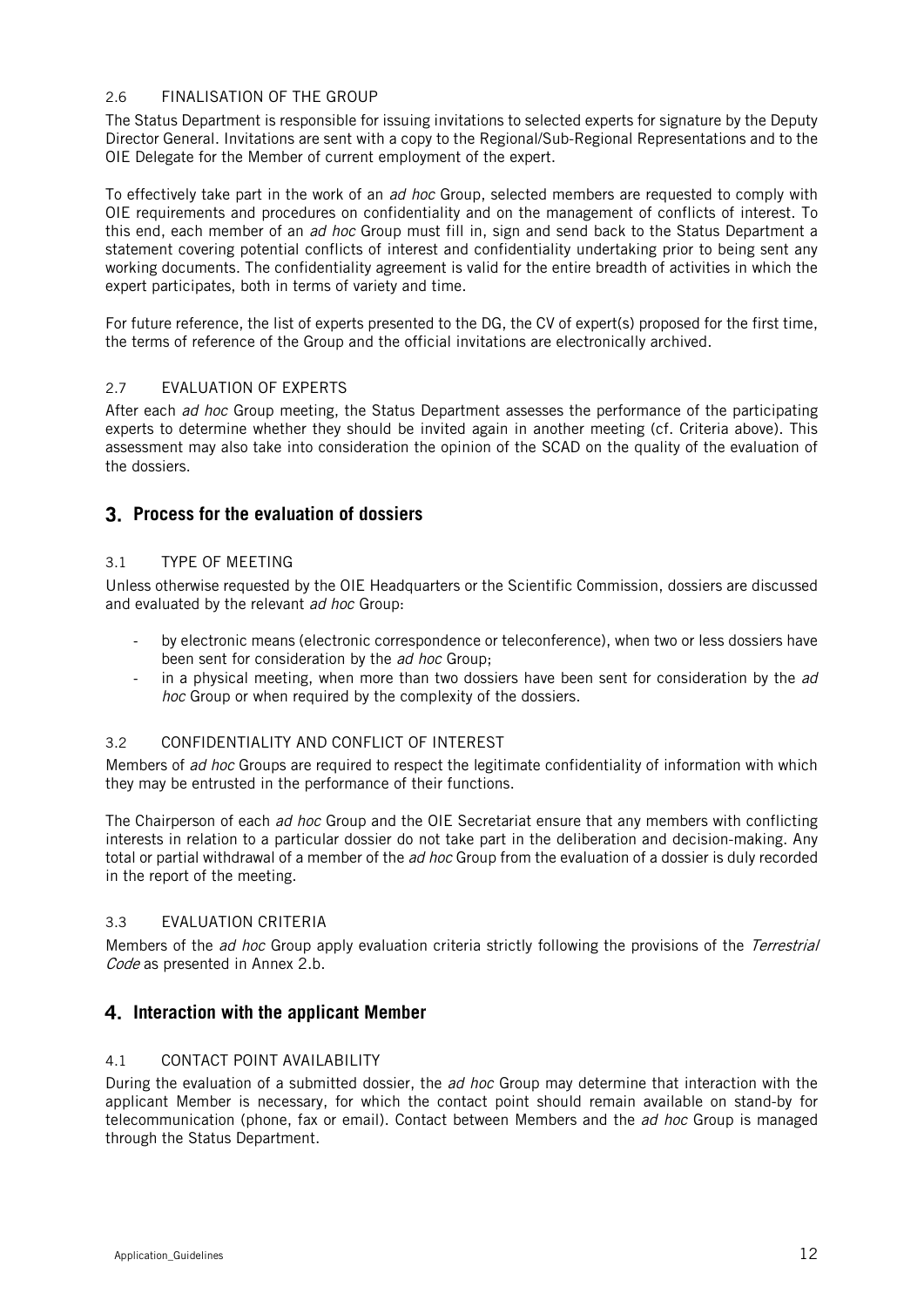#### 4.2 INTERACTION FORMAT

As a more cost and time-effective means of consultation, exchanges will be made by email or teleconference.

- When requests for complementary information are made during the screening of dossiers prior to the *ad hoc* Group meeting, the applicant Member should provide written answers to the questions asked before the indicated deadline.
- When the request is made during the *ad hoc* Group meeting for immediate clarification, the applicant Member should respond within a 24h deadline.
- If it is not possible to meet the deadline, the applicant Member should indicate when the additional information requested would be submitted to the OIE Headquarters.

All correspondence that has taken place between an applicant Member and the OIE Headquarters is duly documented in the report by the OIE Headquarters.

## **Additional sources of information**

### 5.1 USE OF PVS REPORTS

As the participants of the ad hoc Groups are bound by the OIE rules on confidentiality of information, relevant outcomes of the PVS reports may be made available to the *ad hoc* Groups upon request during the meetings, following the process described in paragraph 2 of section B.

## 5.2 USE OF SANITARY INFORMATION REPORTS

Relevant reporting of sanitary information to the OIE is made available to the *ad hoc* Group, which will take into account in its evaluation of a dossier:

- The submission of sanitary information by the Member to the OIE, such as the regular submission of six-monthly and annual reports and the existence of immediate notifications;
- The information provided in these reports and whether they are compliant with the status request received (including information such as the date and location of the latest outbreaks or the control measures in place over the past years and their relevance to the situation).

## 5.3 OTHER INFORMATION

The participants of the *ad hoc* Groups may take into account any other information available in the public domain that is considered pertinent to the evaluation of dossiers, as described in paragraph 4.3 of section D.

## **Report of the Ad Hoc Group**

After its meeting, the *ad hoc* Group produces a report, which contains its recommendations for the outcomes of the evaluation of dossiers from applicant Members. Any minority opinion is recorded. The report is transmitted to the Scientific Commission before its meeting.

Amended ad hoc Group reports would be Annexed to the report of the Scientific Commission, where the identity of the Members whose application has not been favourably recommended is kept confidential.

## **D. Evaluation by the Scientific Commission for Animal Diseases**

## **Composition of the Scientific Commission**

The OIE Scientific Commission is composed of six specialists in animal disease control elected by the Assembly every three years and bound by the OIE rules on confidentiality of information and management of conflict of interests. Their mandate is described in the OIE Basic Texts.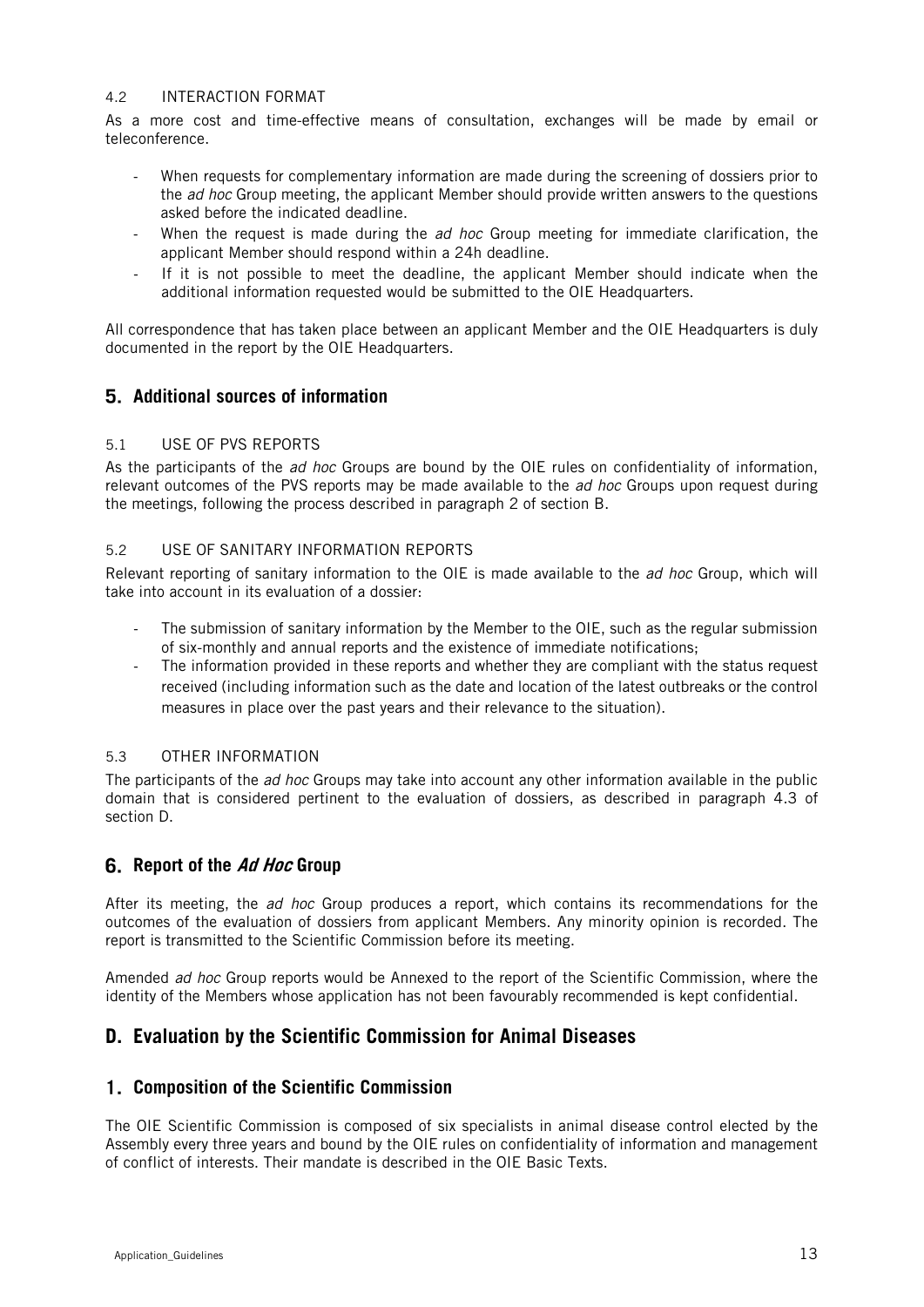The process for the selection of the experts of the Scientific Commission is further detailed in the Procedure for Selection of Experts for Nomination for Election to the Specialist Commissions, available on the OIE website.

## **Process for the evaluation of dossiers**

## 2.1 RELATIONS WITH AD HOC GROUPS

When conducting an evaluation of a Member's application, the Scientific Commission considers the reports of the *ad hoc* Groups, including their analysis of dossiers, as well as other findings and recommendations. However, the Scientific Commission is not bound by the views of ad hoc Groups and may elect to take decisions without consultation of an ad hoc Group.

To address questions that may arise from the Scientific Commission, the Chairpersons of relevant ad hoc Groups are requested to remain contactable by phone or by email during the meeting of the Scientific Commission.

### 2.2 EVALUATION CRITERIA

Members of the Scientific Commission apply evaluation criteria strictly following the provisions of the Terrestrial Code.

## **Interaction with the applicant Member**

## 3.1 CONTACT POINT AVAILABILITY

Technical staff from the applicant Member involved in the preparation of the dossier whose contact details have been provided to the OIE Headquarters before the meeting must remain contactable by phone or by email during the meeting of the Scientific Commission.

## 3.2 INTERACTION FORMAT

As a more cost and time-effective means of consultation, exchanges by email or teleconference are given preference over face-to-face meetings.

However, if an applicant Member wishes to dispatch technical experts (no more than two) to meet with the Scientific Commission during its February meeting at the OIE Headquarters, they may do so at their own cost. Such visits should be requested to the OIE Headquarters as early as possible before the meeting of the Scientific Commission, and before 31 December at the latest.

Upon receipt of such a request the Scientific Commission and its Secretariat will evaluate whether:

- the recommendations made by the  $ad$  hoc Group suggest that the information presented thus far will not allow for the Scientific Commission to reach a decision on the requested animal health status or official control programme;
- the Member has already applied in the past with negative outcome and remaining gaps in the current dossier were identified by the *ad hoc* Group;
- critical information mentioned in the application was pending finalisation at the time of the  $ad$ hoc Group meeting;
- in any of the above cases, it is reasonable to expect that additional information that could be presented by the technical experts would have a material bearing on the decision to be made by the Scientific Commission; and
- sufficient time would be available during the meeting to receive the technical experts of the Member.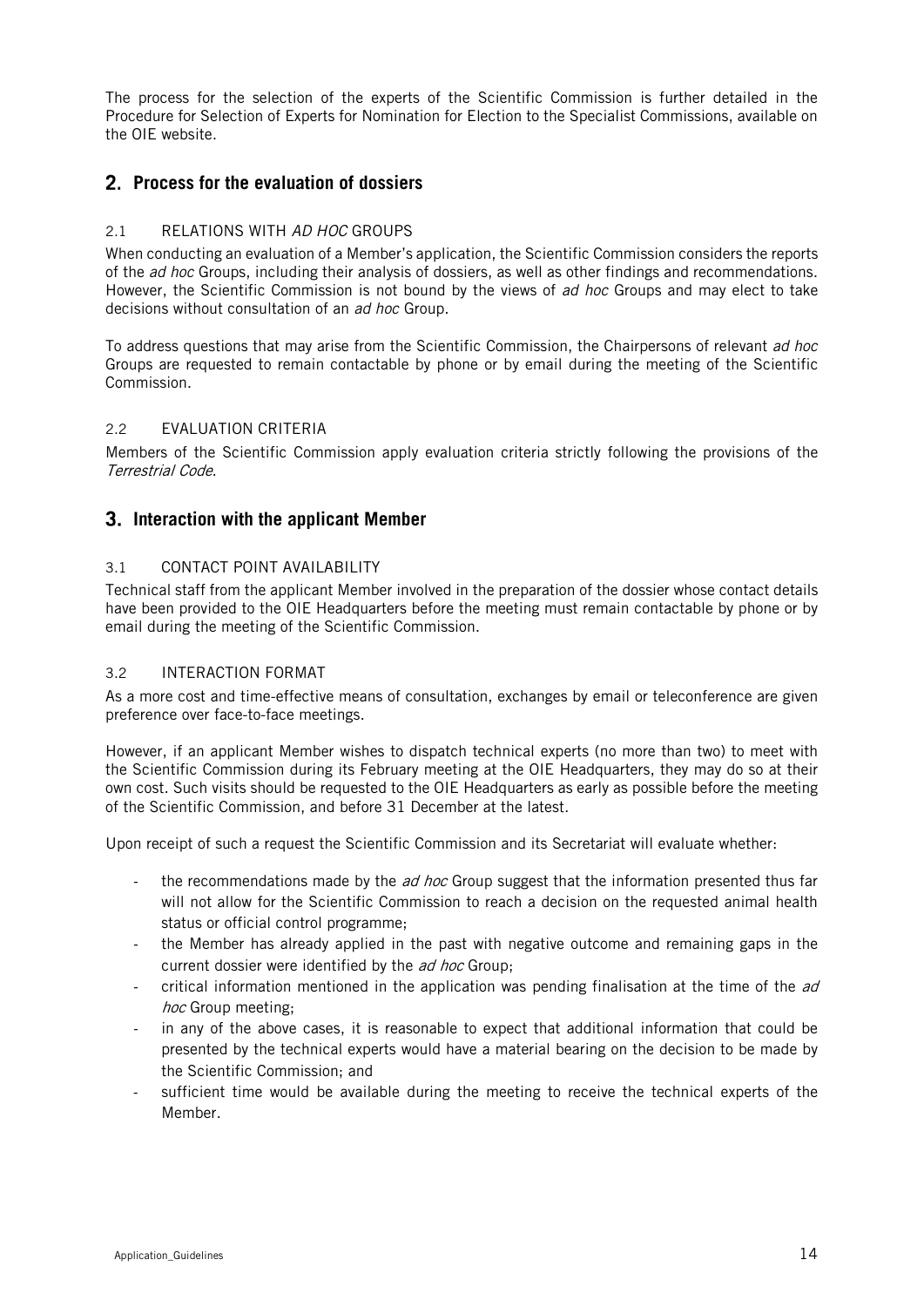#### 3.3 TRACEABILITY OF COMMUNICATION

In accordance with the Basic Texts of the OIE, all formal correspondence between the Scientific Commission and outside individuals or bodies shall be issued through the OIE Headquarters. All correspondence that has taken place between an applicant Member and the OIE Headquarters is duly documented by the OIE Headquarters.

## **Additional sources of information**

## 4.1 USE OF PVS REPORTS

As the participants of the Scientific Commission are bound by the OIE rules on confidentiality of information, relevant outcomes of the OIE PVS reports may be made available to the Scientific Commission upon request during the meetings following the process described in paragraph 2 of section B.

### 4.2 USE OF SANITARY INFORMATION REPORTS

Relevant reporting of sanitary information to the OIE is made available to the Scientific Commission, which will take into account in its evaluation of a dossier:

- The submission of sanitary information by the Member to the OIE, such as the regular submission of six-monthly and annual reports and the existence of immediate notifications;
- The information provided in these reports and whether they are compliant with the status request received (including information such as the date and location of the latest outbreaks or the control measures in place over the past years and their relevance to the situation).

### 4.3 OTHER INFORMATION

The Scientific Commission may take into account any other information available in the public domain that is considered pertinent to the evaluation of dossiers.

The OIE expects the Member to take a full and transparent approach to disclosure of information that could have a bearing on the outcome of the evaluation. This includes information that may not be in the public domain arising from internal or external control processes, such as audit reports. Full and transparent disclosure of such information, supported by information on how any deficiencies or weaknesses are being or will be addressed, provides a stronger degree of assurance and confidence than non-disclosure.

## **Expert mission**

In accordance with Resolution No. 15 of the 2020 Adapted Procedure and other relevant Resolutions previously adopted, the Scientific Commission may request the Director General to deploy an expert mission to an applicant Member to verify and complement the facts contained in its dossier before a decision or recommendation is made by the Scientific Commission on the application of the Member.

Depending on the Terms of Reference and specific objectives of a mission, the Scientific Commission may recommend that virtual interviews with the Member's Veterinary Services and other key stakeholders be conducted prior to or in place of a field mission. This alternative option will be considered on a case-bycase basis, also taking into account potential circumstances that may hinder deployment of a field mission (e.g., budget constraints, sanitary crisis, national insecurity, etc.). Notwithstanding, if a conclusion cannot be reached after virtual interviews have been conducted, the Scientific Commission may request that a field mission be deployed.

More information is available in the Standard Operating Procedure for the deployment of expert missions to Members (Mission\_SOP) and related Guidelines.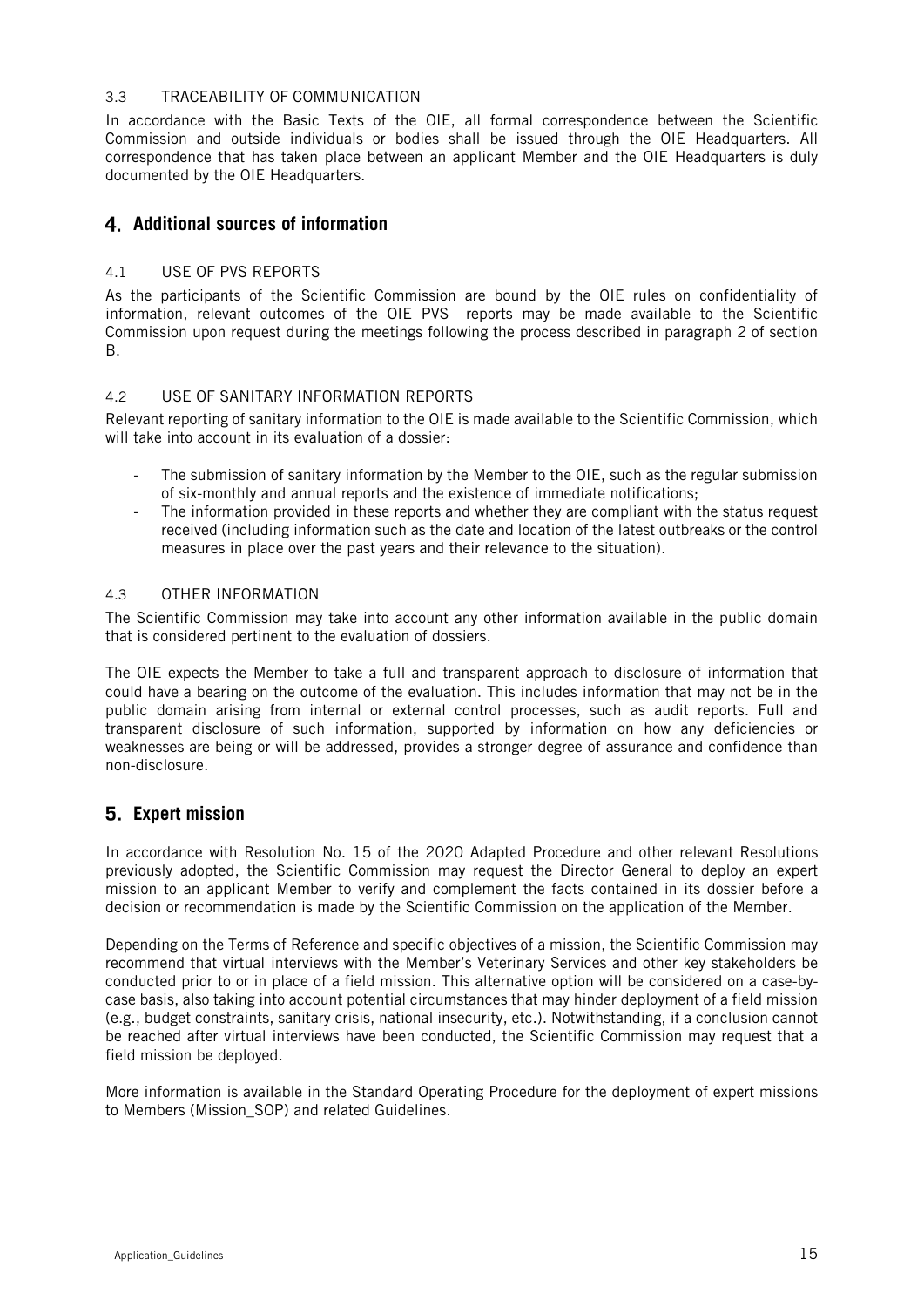## **E. Official recognition and endorsement by the Assembly**

## **Communication on the outcome of the evaluations**

## 1.1 CONFIDENTIALITY ON REJECTED APPLICATIONS

The identity of the Members whose application has not been accepted is kept confidential and not revealed in the report of the Scientific Commission.

## 1.2 COMMUNICATION TO APPLICANT MEMBERS

Each applicant Member whose dossier has been evaluated by the Scientific Commission receives a specific letter from the Director General of the OIE, informing the Member of:

- the outcome of the evaluation,
	- $\circ$  in the case of a positive outcome, reference is made to the *ad hoc* Group report Annexed to the Scientific Commission's report;
	- $\circ$  in the case of a negative outcome, the detailed assessment of the *ad hoc* Group is enclosed;
- as relevant, in particular in the case of a negative outcome, existing information gaps or specific areas that should be addressed in the future, based on the evaluations by the *ad hoc* Group and the Scientific Commission.

The letters from the Director General of the OIE are not released in the public domain.

## 1.3 COMMUNICATION TO OTHER MEMBERS

Prior to each General Session, the Director General of the OIE circulates, to all Delegates for comments within a 60-day period, a list of the Members for which the Scientific Commission has recommended to recognise an official animal health status or to endorse an official control programme at the forthcoming General Session, in accordance with Resolution No. 15 of the 2020 Adapted Procedure, and other relevant Resolutions previously adopted (cf. Annex 3).

The Status Department also makes amended reports available (respecting the confidentiality of nonapproved applications) of the ad hoc Groups and Scientific Commission on the OIE website.

## **Members' comments on the outcome of the evaluations**

During the 60-day commenting period, any Member may request clarification on an applicant Member's inclusion on the list by referring to the applicant Member concerned, which is requested to provide information to the Member soliciting information, with copy to the OIE Headquarters [\(disease.status@oie.int\)](mailto:disease.status@oie.int).

In making application for official recognition of a specific animal health status or for the endorsement of an official control programme, a Member is also committing to provide the whole or part of its dossier to another Member should it be requested during the 60-day comment period prior to the General Session. It is expected that the Member will comply with any request received for its dossier within maximum 10 days of receiving such a request.

Comments and concerns raised by Members to the OIE are addressed by the Status Department in consultation with the Scientific Commission and, where necessary, with the relevant ad hoc Group. They may be further clarified by the President of the Scientific Commission at the General Session.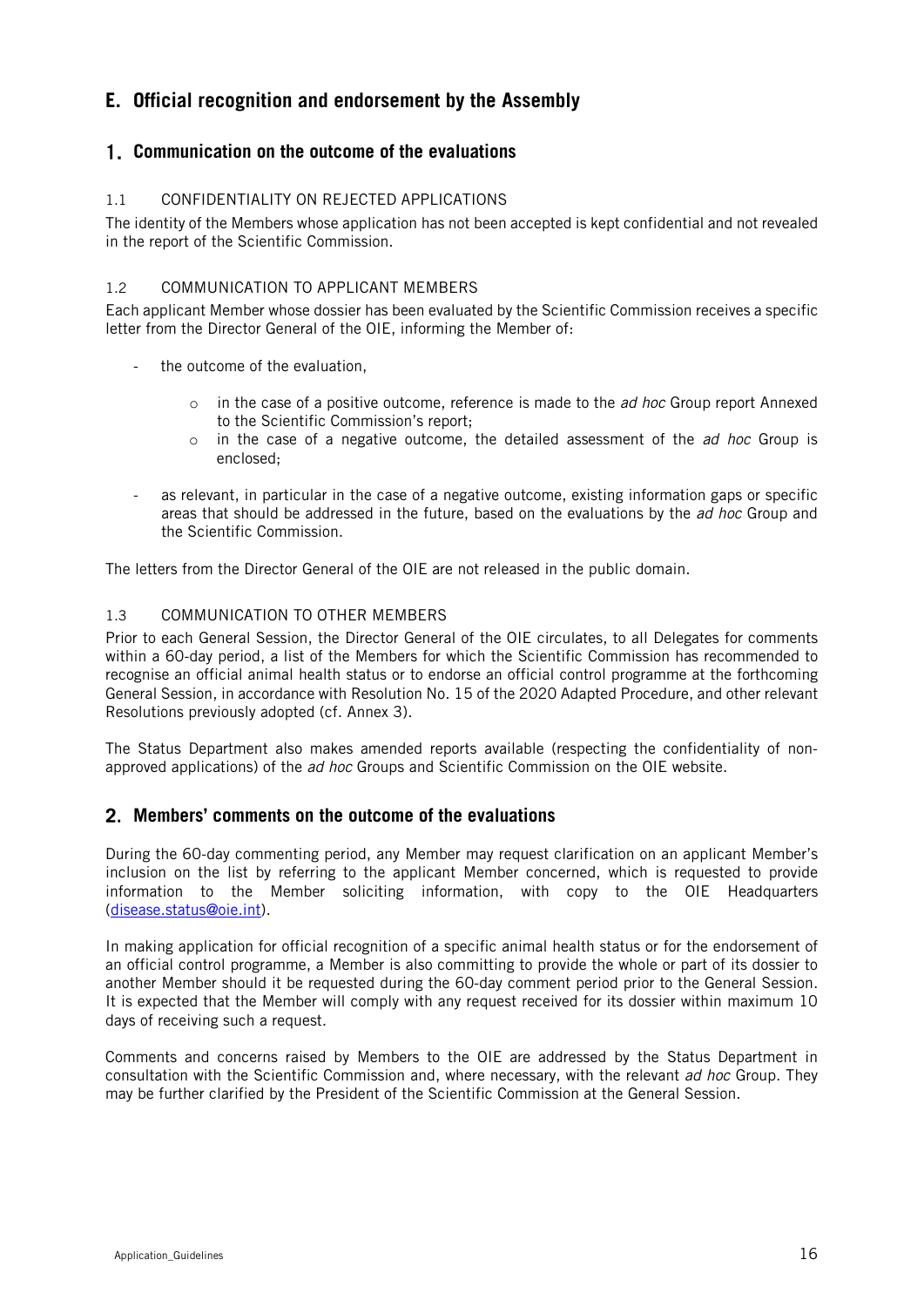## **Adoption of a Resolution by the Assembly**

The Assembly, on the basis of the recommendations of the Scientific Commission and comments that might have been received from OIE Members, officially recognises and approves by adoption of a relevant Resolution, the animal health status, as well as the endorsement of official control programmes of Members (cf. Annex 3). The President of the Scientific Commission, when requested, provides additional clarification to any comments and concerns raised by Members at the General Session. Any new official animal health status and endorsed official control programme recommended by the Scientific Commission comes into force after adoption of the Resolutions by the Assembly (usually the last day of the General Session).

OIE Members with newly recognised official animal health status or with newly endorsed official control programme receive a certificate to that effect during the General Session.

The Status Department updates the Lists of Members and zones having an officially recognised animal health status or endorsed official control programme as well as the relevant maps on the OIE website.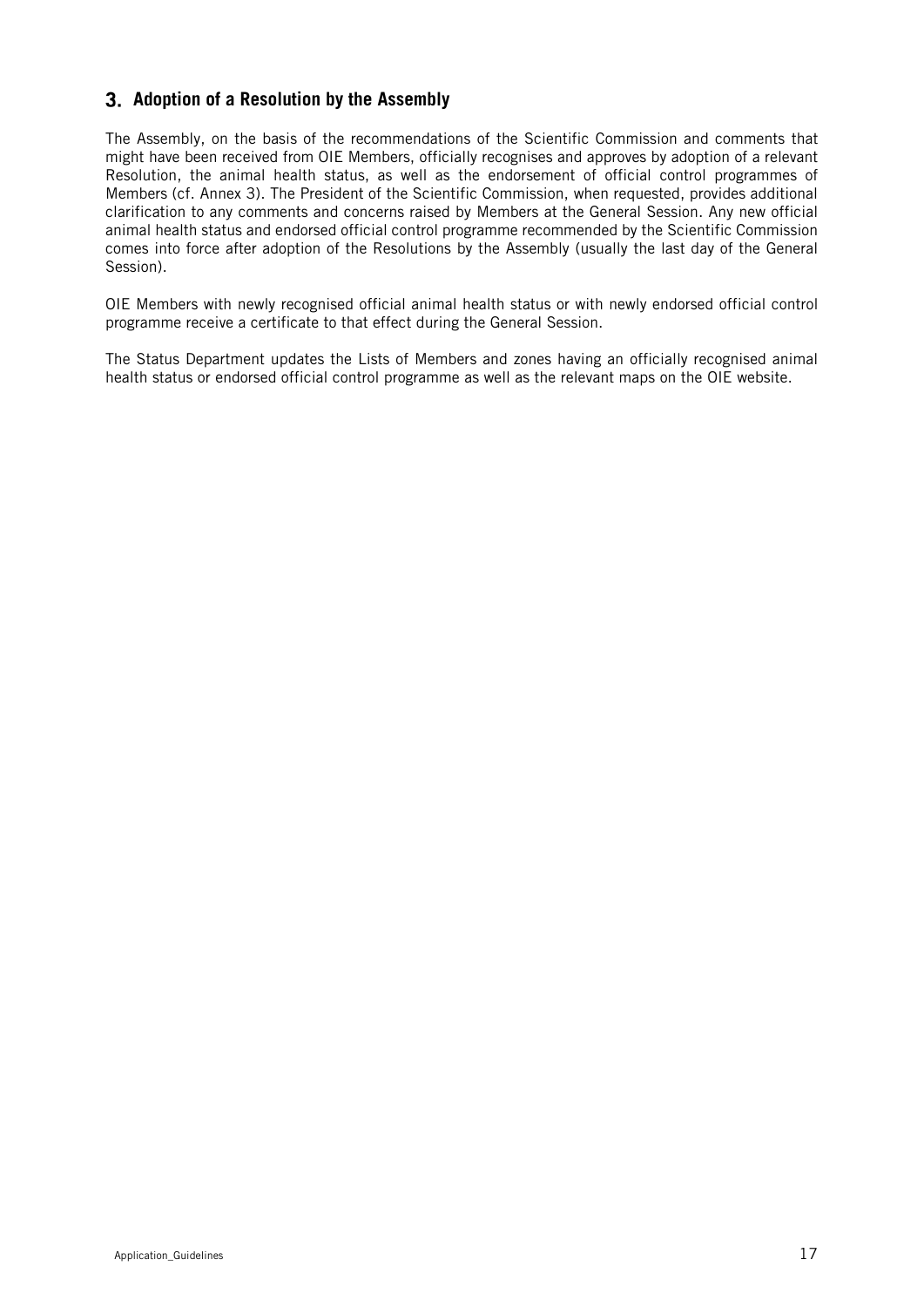# **Official Animal Health Status Recognition Application Dossier or for the endorsement of official control programme**

## **Checklist**

| Dossier following the relevant template Questionnaire of Chapters 1.7. to 1.12. of the<br>Terrestrial Code or from the OIE website                                     | П |
|------------------------------------------------------------------------------------------------------------------------------------------------------------------------|---|
| Dossier answering all questions under each section of the relevant template Questionnaire of<br>Chapters 1.7. to 1.12. of the Terrestrial Code or from the OIE website | П |
| Cover letter signed by the Delegate                                                                                                                                    | П |
| One-page executive summary                                                                                                                                             | П |
| Scope of the application clearly described (e.g. country, zone, historical freedom, category of<br>BSE risk status) in the cover letter and executive summary          | П |
| Indications whether non-contiguous territories are included or not in the application in the<br>cover letter, executive summary                                        | П |
| Information on the included non-contiguous territories in the dossier itself                                                                                           | П |
| Core document's language: English or French or Spanish                                                                                                                 | □ |
| Core document : maximum 50 pages A4 format, single-spaced, Times New Roman 10pt<br>(without the appendices)                                                            | П |
| Appendices: in one of the OIE languages and adequately cross-referenced in the core<br>document                                                                        | □ |
| Contact person or staff details (name, phone/fax numbers and email address)                                                                                            | П |
| Proof of payment                                                                                                                                                       | П |
| If zoning approach, shapefile provided                                                                                                                                 | П |
| For endorsement of official control programme: control plan attached or included into the core<br>document                                                             | П |
| After submission of the application,                                                                                                                                   |   |
| <b>Acknowledgement of receipt from the OIE</b>                                                                                                                         | П |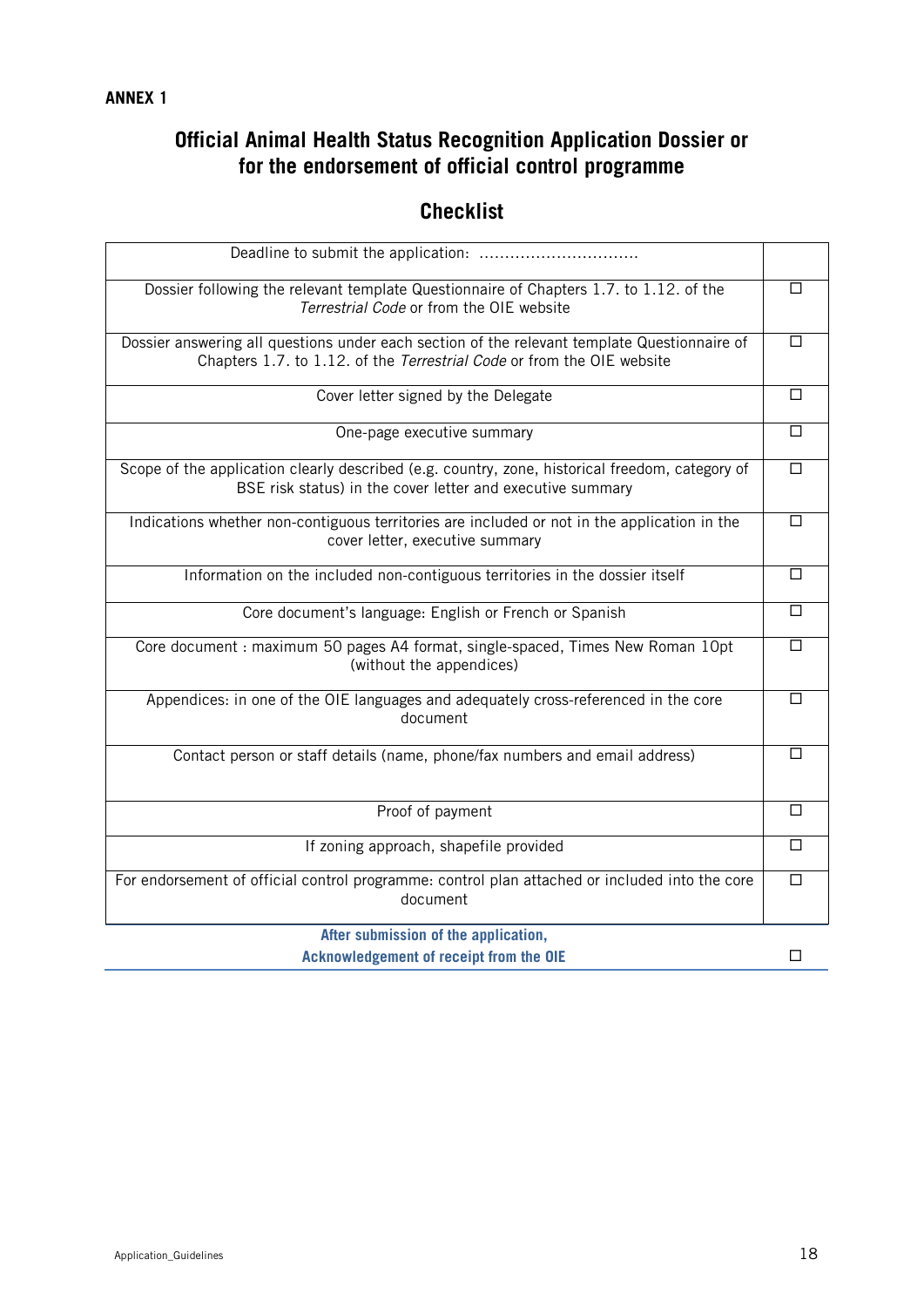# **Prescreening Checklist**

| Year:                                                          |              | Disease:                         |                                   |                 |                 |  |  |
|----------------------------------------------------------------|--------------|----------------------------------|-----------------------------------|-----------------|-----------------|--|--|
| Member:                                                        |              | Requested category:              |                                   |                 |                 |  |  |
| Date of application:                                           |              |                                  | Date of immediate acknowledgment: |                 |                 |  |  |
| ID database :                                                  |              | Date of official acknowledgment: |                                   |                 |                 |  |  |
|                                                                |              |                                  |                                   |                 |                 |  |  |
| <b>Check points</b>                                            | y/n/n.a.     | <b>Actions required</b>          | Follow-up                         | <b>Deadline</b> | <b>Comments</b> |  |  |
| Executive summary                                              |              |                                  |                                   |                 |                 |  |  |
| Core dossier                                                   |              |                                  |                                   |                 |                 |  |  |
| Number of pages of<br>the core dossier                         |              |                                  |                                   |                 |                 |  |  |
| Translation needed                                             |              |                                  |                                   |                 |                 |  |  |
| If translation, Word<br>version requested                      |              |                                  |                                   |                 |                 |  |  |
| Translation requested                                          |              |                                  |                                   |                 |                 |  |  |
| Access to the<br>appendices                                    |              |                                  |                                   |                 |                 |  |  |
| Contact point(s)<br>provided                                   |              |                                  |                                   |                 |                 |  |  |
| Shapefile (zoning)<br>provided                                 |              |                                  |                                   |                 |                 |  |  |
| Inclusion of non-<br>contiguous territories                    |              |                                  |                                   |                 |                 |  |  |
| Occurrence of<br>territorial disputes                          |              |                                  |                                   |                 |                 |  |  |
| Proof of payment<br>provided                                   |              |                                  |                                   |                 |                 |  |  |
| Commitment of<br>payment provided                              |              |                                  |                                   |                 |                 |  |  |
| Electronic format                                              |              |                                  |                                   |                 |                 |  |  |
| Hard copy                                                      |              |                                  |                                   |                 |                 |  |  |
| <b>Check points</b>                                            | <b>Score</b> | <b>Actions required</b>          | Follow-up                         |                 | <b>Comments</b> |  |  |
| Structure (score)*                                             |              |                                  |                                   |                 |                 |  |  |
| Content (score)*                                               |              |                                  |                                   |                 |                 |  |  |
| <b>Check points(for</b><br>official control<br>programme only) | y/n/n.a.     | <b>Actions required</b>          | Follow-up                         |                 | <b>Comments</b> |  |  |
| Plan included                                                  |              |                                  |                                   |                 |                 |  |  |
| Indicators included                                            |              |                                  |                                   |                 |                 |  |  |
| Timeline included                                              |              |                                  |                                   |                 |                 |  |  |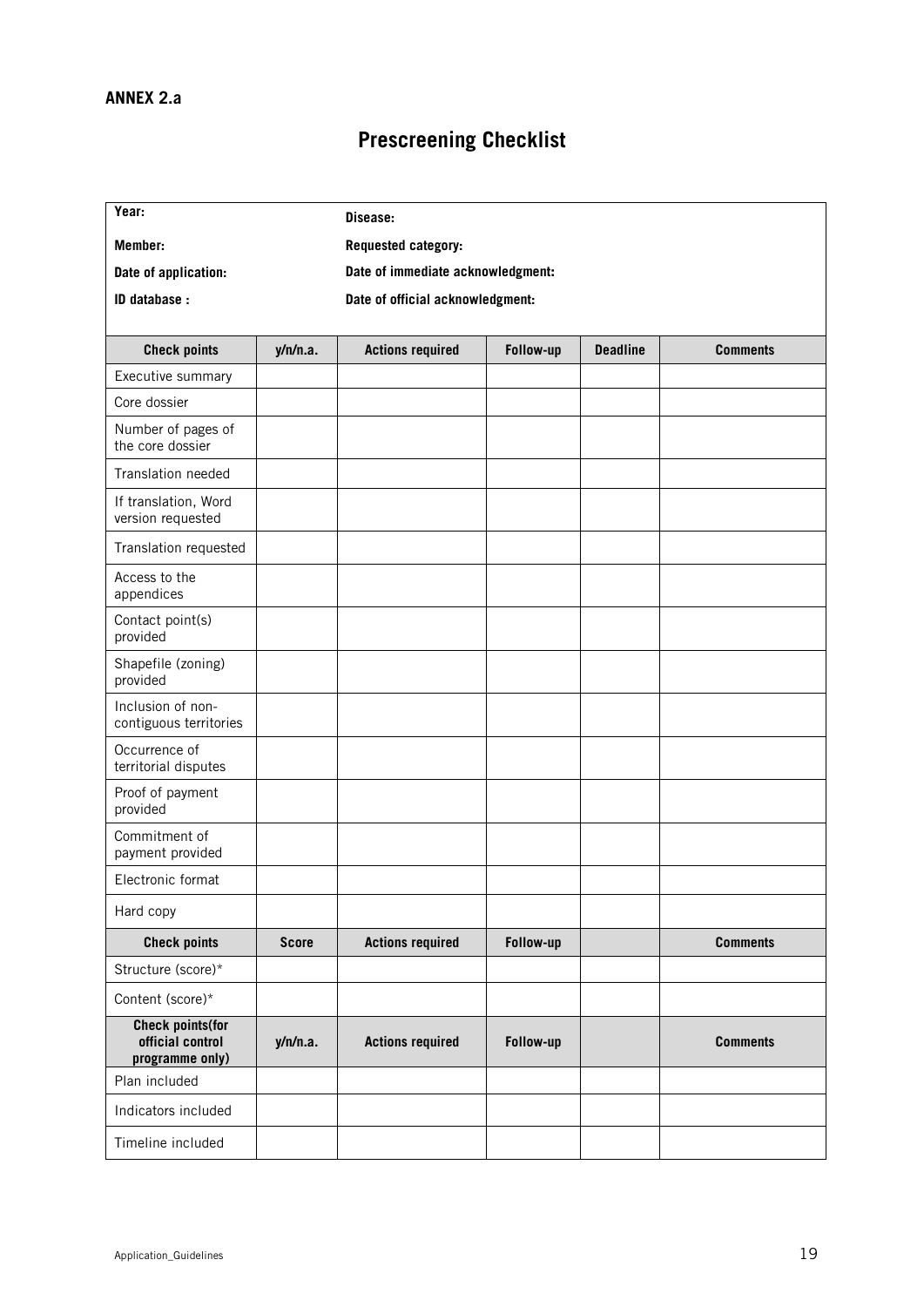| Performance of<br><b>Veterinary Services</b><br>(PVS)           | y/n/n.a. | <b>Actions required</b> | Follow-up | <b>Comments</b> |  |
|-----------------------------------------------------------------|----------|-------------------------|-----------|-----------------|--|
| <b>PVS Evaluation</b>                                           |          |                         |           |                 |  |
| PVS Gap analysis                                                |          |                         |           |                 |  |
| PVS follow-up                                                   |          |                         |           |                 |  |
| Other PVS                                                       |          |                         |           |                 |  |
| <b>WAHIS</b>                                                    | y/n/n.a. | <b>Actions required</b> | Follow-up | <b>Comments</b> |  |
| WAHIS up to date                                                |          |                         |           |                 |  |
| <b>WAHIS</b> specific<br>information on the<br>control measures |          |                         |           |                 |  |
| <b>Archiving</b>                                                | y/n/n.a. | <b>Actions required</b> | Follow-up | <b>Comments</b> |  |
| Archiving                                                       |          |                         |           |                 |  |
|                                                                 |          |                         |           |                 |  |
| Comments                                                        |          |                         |           |                 |  |
| Managed by <sup>18</sup> :                                      |          |                         |           |                 |  |
| Experts assigned to the dossier:                                |          |                         |           |                 |  |

\* Compliance of dossiers with structure and requirements of the Terrestrial Code:

Score 1: Poor (major non-compliance);

Score 2: Average (general compliance but some requirements not fulfilled);

Score 3: Satisfactory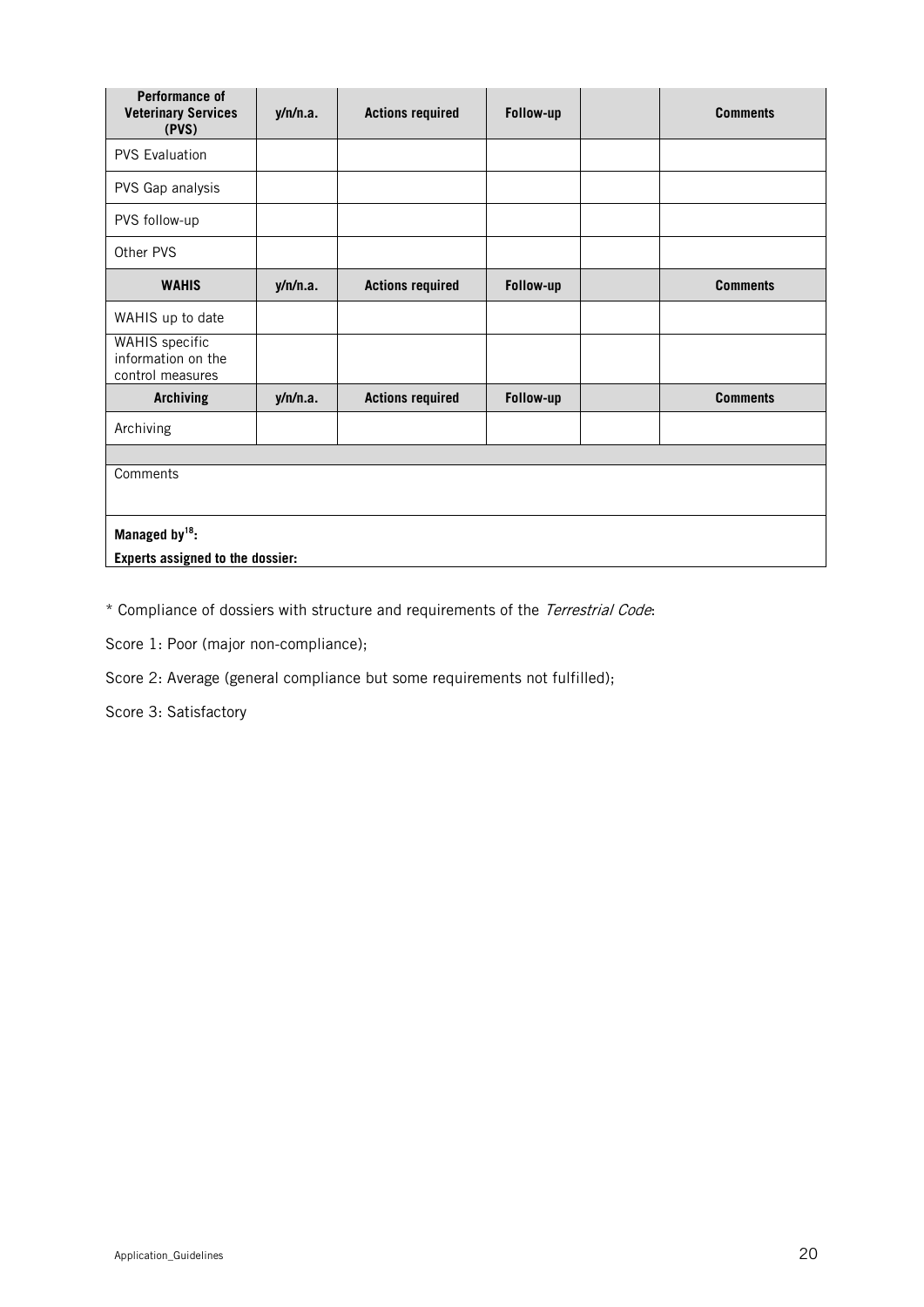## **Technical criteria for dossier assessment**

## **– Relevant Chapters and Articles of the Terrestrial Code and Manual of the OIE**

## A. GENERAL REQUIREMENTS

Official recognition of animal health status or endorsement of official control programme requires compliance with the requirements of the OIE Terrestrial Animal Health Code (Terrestrial Code), as well as with those of the Manual of Diagnostic Tests and Vaccines for Terrestrial Animals (Terrestrial Manual).

This implies compliance with the relevant horizontal sections and chapters. During the evaluation for status recognition or endorsement of official control programme, particular attention is given to compliance with:

- Chapter 1.1. Notification of diseases and provision of epidemiological information
- Chapter 1.4. Animal health surveillance (Article 1.4.6. should be consulted for applications based on historical freedom from the relevant disease)
- Chapter 1.6. Procedures for official recognition of animal health status, endorsement of an official control programme, and publication of a self-declaration of animal health status, by the OIE
- Chapters 1.7. Application for official recognition by the OIE (template questionnaires)

to 1.12. (the questionnaire for dog-mediated rabies is available on the OIE website)

- Chapters 3.1. Quality of Veterinary services and 3.2. Evaluation of Veterinary services
- Chapter 4.4. Zoning and Compartmentalisation

### B. DISEASE SPECIFIC REQUIREMENTS:

### 1. Foot and mouth disease (FMD)

Compliance with questionnaires in Chapter 1.11. of the Terrestrial Code

Compliance with Chapter 3.1.8. of the *Terrestrial Manual* and Chapter 8.8. of the *Terrestrial Code*, including surveillance and trade recommendations. Particular attention is given to compliance with the requirements in the following articles:

| <b>TOPIC</b>                                                   | RELEVANT ARTICLES OF THE<br><i><b>TERRESTRIAL CODE</b></i> |
|----------------------------------------------------------------|------------------------------------------------------------|
| FMD free country or zone where vaccination is not<br>practiced | Article 8.8.2.                                             |
| FMD free country or zone where vaccination is<br>practiced     | Article 8.8.3.                                             |
| Containment zone within a FMD free country or<br>zone          | Article 8.8.6.                                             |
| Recovery of free status                                        | Article 8.8.7.                                             |
| Endorsement of official control programme for FMD              | Article 8.8.39.                                            |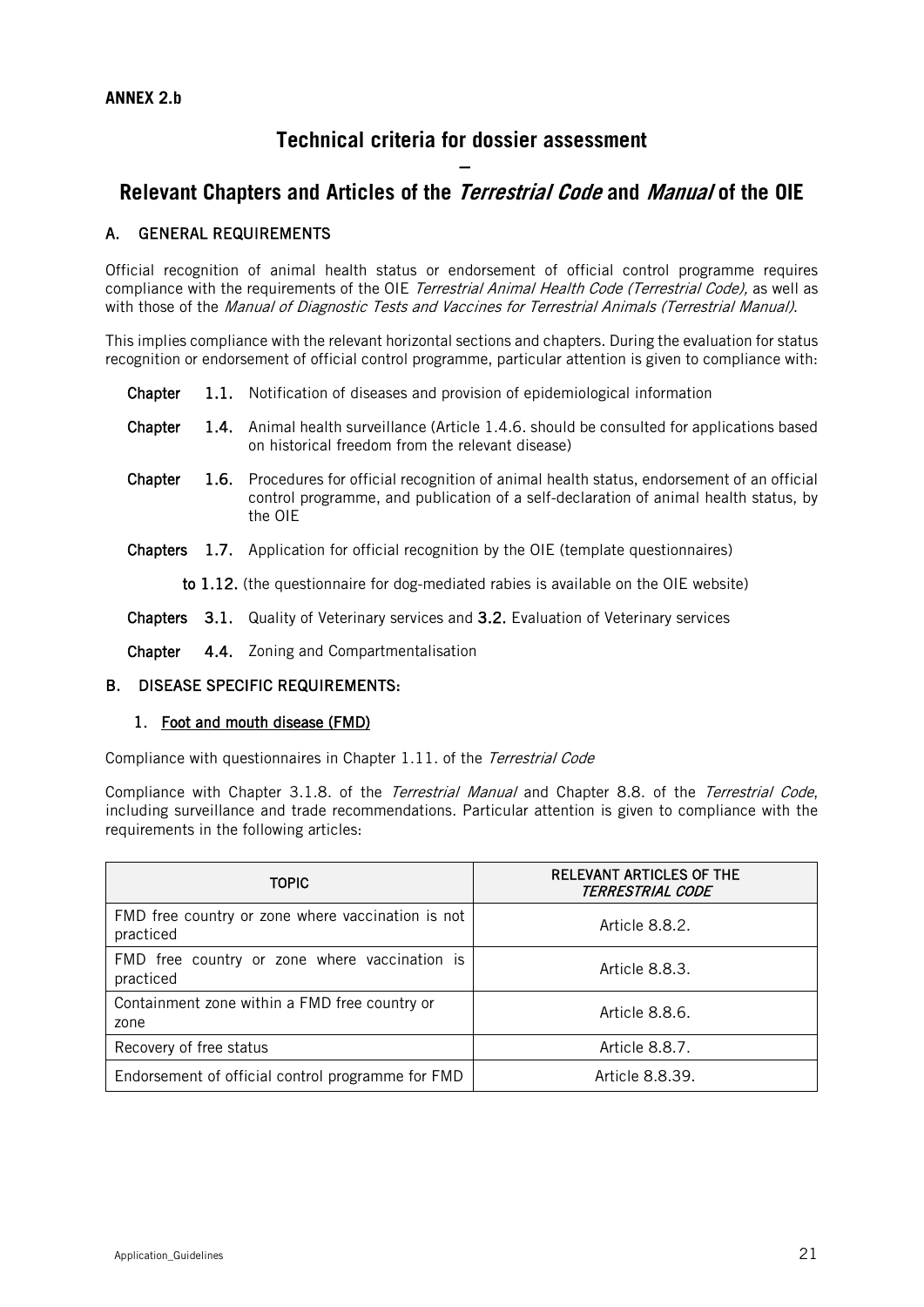## 2. Bovine Spongiform Encephalopathy (BSE)

Compliance with questionnaire in Chapter 1.8. of the Terrestrial Code.

Compliance with Chapter 3.4.5. of the Terrestrial Manual and Chapter 11.4. of the Terrestrial Code, including trade recommendations. Particular attention is given to compliance with the requirements in the following articles:

| <b>TOPIC</b>                                   | <b>RELEVANT ARTICLES OF THE</b><br>TERRESTRIAL CODE |
|------------------------------------------------|-----------------------------------------------------|
| BSE risk status (country, zone or compartment) | Article 11.4.2.                                     |
| Negligible BSE risk                            | Article 11.4.3.                                     |
| Controlled BSE risk                            | Article 11.4.4.                                     |
| Surveillance                                   | Articles 11.4.20.–11.4.22.                          |

## 3. Contagious bovine pleuropneumonia (infection with Mycoplasma mycoides subs. Mycoides SC)

Compliance with questionnaires in Chapter 1.10. of the Terrestrial Code.

Compliance with Chapter 3.4.8. of the Terrestrial Manual and Chapter 11.5. of the Terrestrial Code, including surveillance and trade recommendations. Particular attention is given to compliance with the requirements in the following articles:

| <b>TOPIC</b>                                          | RELEVANT ARTICLES OF THE<br>TERRESTRIAL CODE |
|-------------------------------------------------------|----------------------------------------------|
| CBPP free country or zone                             | Article 11.5.3.                              |
| Endorsement of official control programme for<br>CBPP | Article 11.5.18.                             |

## 4. Peste des petits ruminants (PPR)

Compliance with questionnaires in Chapter 1.12. of the Terrestrial Code.

Compliance with Chapter 3.8.9. of the Terrestrial Manual and Chapter 14.7. of the Terrestrial Code, including surveillance and trade recommendations. Particular attention is given to compliance with the requirements in the following articles:

| <b>TOPIC</b>                                          | <b>RELEVANT ARTICLES OF THE</b><br><b>TERRESTRIAL CODE</b> |
|-------------------------------------------------------|------------------------------------------------------------|
| PPR free country or zone                              | Articles 14.7.3.                                           |
| Containment zone within a PPR free country or<br>zone | Article 14.7.6.                                            |
| Recovery of free status                               | Article 14.7.7.                                            |
| Endorsement of official control programme for PPR     | Article 14.7.34.                                           |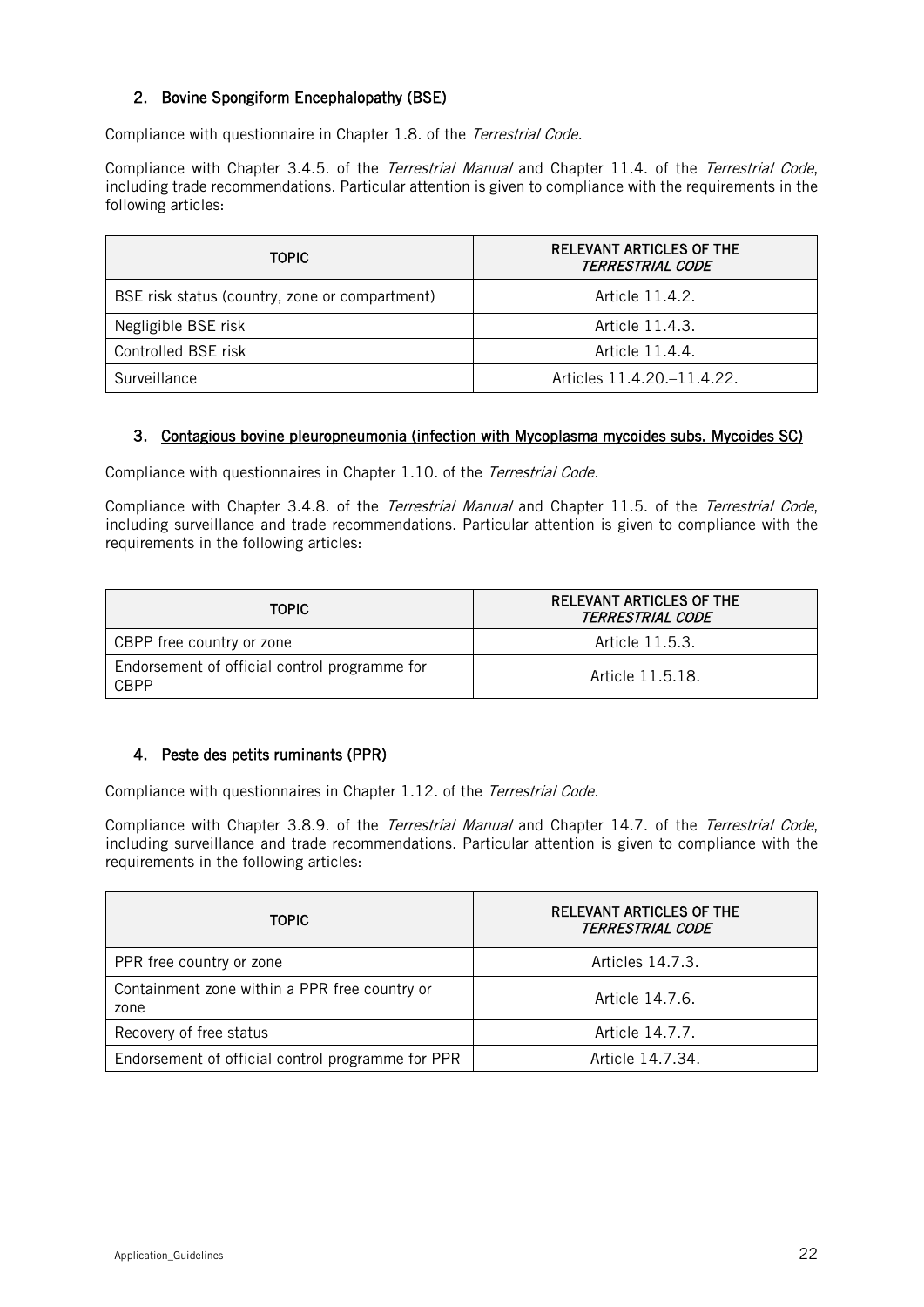## 5. African horse sickness (AHS)

Compliance with questionnaire in Chapter 1.7. of the Terrestrial Code.

Compliance with Chapter 3.6.1. of the *Terrestrial Manual* and Chapter 14.7. of the *Terrestrial Code*, including surveillance and trade recommendations. Particular attention is given to compliance with the requirements in the following articles:

| <b>TOPIC</b>                                           | RELEVANT ARTICLES OF THE<br>TERRESTRIAL CODE |
|--------------------------------------------------------|----------------------------------------------|
| AHS free country or zone                               | Article 12.1.2.                              |
| Containment zone within an AHS free country or<br>zone | Article 12.1.4.                              |
| Recovery of free status                                | Article 12.1.5.                              |

## 6. Dog-mediated rabies

The [questionnaire](https://www.oie.int/app/uploads/2021/05/a-questionnaire-dog-mediated-rabies.docx) available on the OIE website should be followed.

Compliance with Chapter 3.1.17. of the Terrestrial Manual and Chapter 8.14. of the Terrestrial Code, including surveillance and trade recommendations. Particular attention is given to compliance with the requirements in the following articles:

| <b>TOPIC</b>                                                         | <b>RELEVANT ARTICLES OF THE</b><br><i>TERRESTRIAL CODE</i> |
|----------------------------------------------------------------------|------------------------------------------------------------|
| Endorsement of official control programme for<br>dog-mediated rabies | Article 8.14.11.                                           |

## 7. Classical Swine fever (CSF)

Compliance with questionnaire in Chapter 1.9. of the Terrestrial Code.

Compliance with Chapter 3.9.3. of the *Terrestrial Manual* and Chapter 15.2. of the *Terrestrial Code*, including surveillance and trade recommendations. Particular attention is given to compliance with the requirements in the following articles:

| <b>TOPIC</b>                                          | <b>RELEVANT ARTICLES OF THE</b><br>TERRESTRIAL CODE |
|-------------------------------------------------------|-----------------------------------------------------|
| CSF free country or zone                              | Articles 15.2.2.                                    |
| Containment zone within a CSF free country or<br>zone | Article 15.2.4.                                     |
| Recovery of free status                               | Article 15.2.5.                                     |